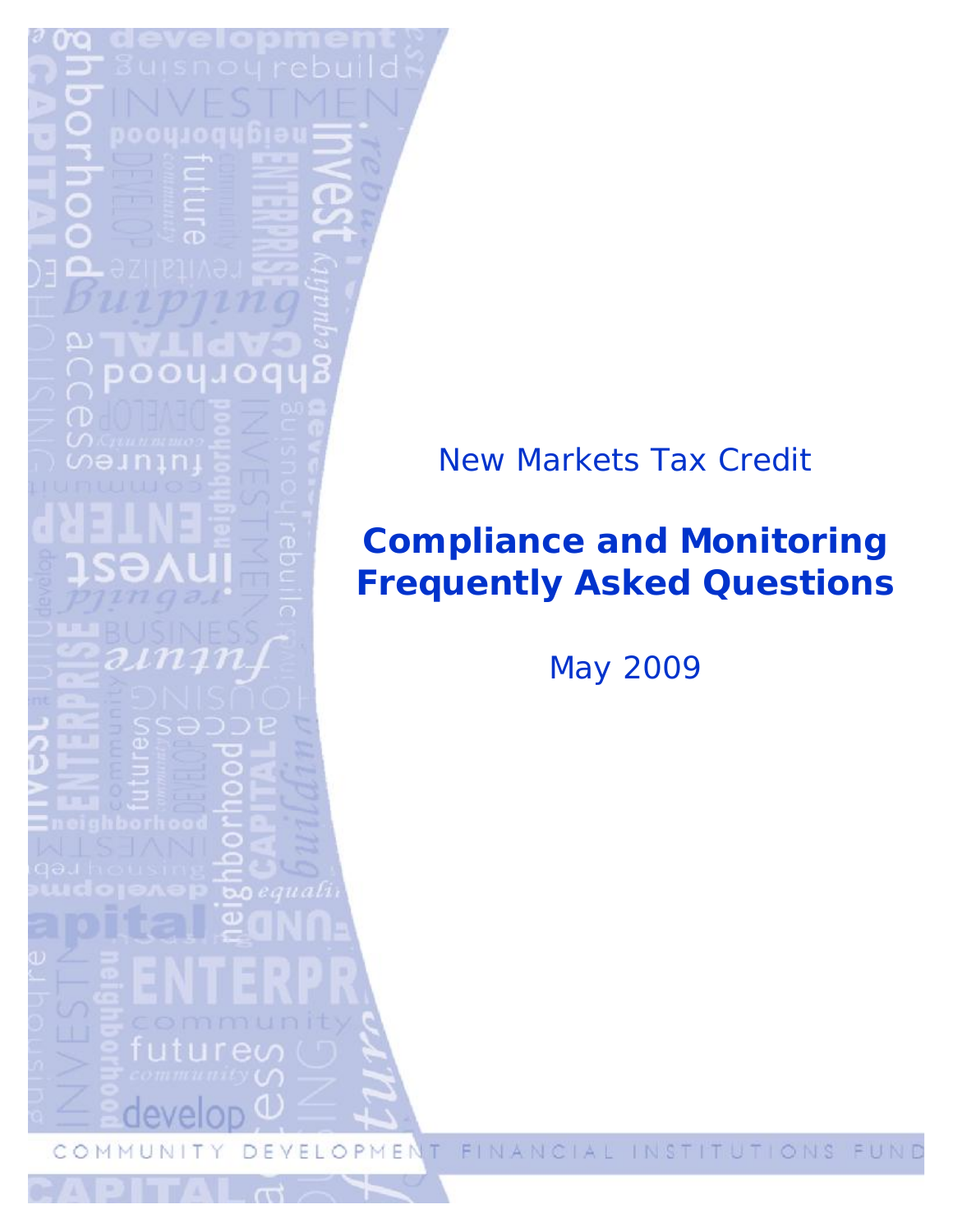# **TABLE OF CONTENTS**

# **A. GENERAL COMPLIANCE QUESTIONS**

| 2. Will the fund share data submitted by allocate is with the IRS or any other entity |  |
|---------------------------------------------------------------------------------------|--|
| 3. When is compliance measured, and for what period will the Fund measure             |  |

## **B. ALLOCATION TRACKING SYSTEM (ATS)/QEIS**

| 4. Can a Community Development Entity (CDE) that has received an allocation provide                                                                                             |  |
|---------------------------------------------------------------------------------------------------------------------------------------------------------------------------------|--|
| 5. How do I increase or decrease allocation amounts to a subsidiary that already has                                                                                            |  |
|                                                                                                                                                                                 |  |
| 7. I did not receive the QEI notification e-mail. How do I obtain a copy for our records?                                                                                       |  |
| 8. My CDE is 100 percent owned by an S Corporation that has numerous shareholders.<br>Will ATS require us to enter each of the shareholders and their respective information as |  |
| 9. I received an error message when attempting to finalize to a QEI in ATS. What could                                                                                          |  |
| 10. My CDE is employing a leveraged investment structure. What information is required in                                                                                       |  |
| 11. Will the Fund use the "Committed Funds" information in ATS when conducting compliance                                                                                       |  |

### **C. ALLOCATION AGREEMENT**

| 12. Which activities are permissible with respect to Financial Counseling and Other Services |  |
|----------------------------------------------------------------------------------------------|--|
|                                                                                              |  |

13. What is the definition of a "real estate QALICB" versus a "non-real estate QALICB"? **......9**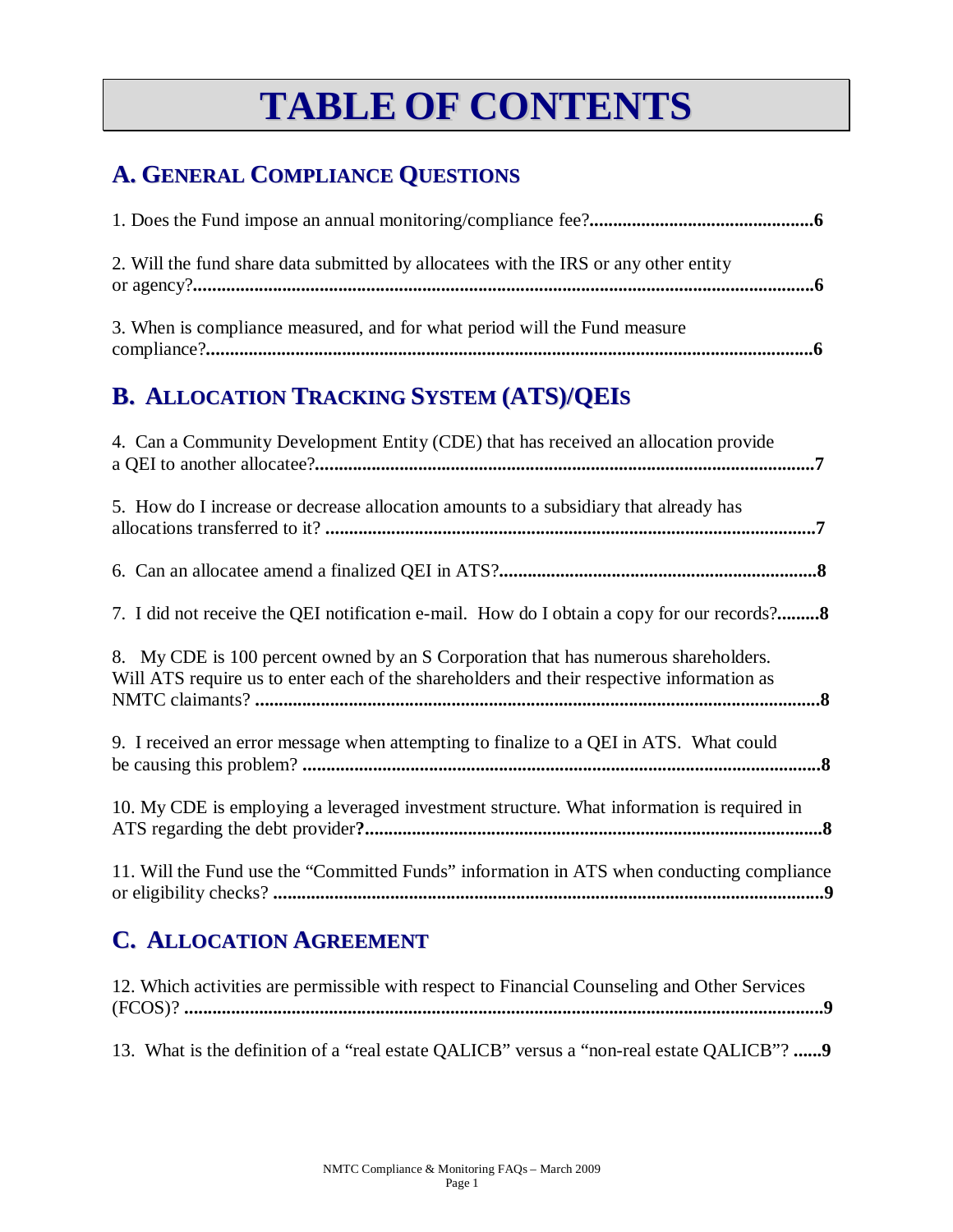| 14. My CDE has received principal repayments on a QLICI and will reinvest those<br>proceeds in a new QLICI. Is the reinvestment QLICI subject to the same requirements<br>found in Section 3.2 of the allocation agreement (i.e. Types of QLICIs, Service Area,                                                                                                                                                                                                                           |
|-------------------------------------------------------------------------------------------------------------------------------------------------------------------------------------------------------------------------------------------------------------------------------------------------------------------------------------------------------------------------------------------------------------------------------------------------------------------------------------------|
| 10<br>15. If an allocatee is providing loans to or investments in other CDEs, how will the Fund<br>monitor compliance with the provisions of Section 3.2? Will the Fund only consider the                                                                                                                                                                                                                                                                                                 |
| initial QLICI into the other CDEs, or will the Fund look through the CDEs to the ultimate                                                                                                                                                                                                                                                                                                                                                                                                 |
| 16. How does the Fund define "Affordable Housing" for the purpose of meeting Section 3.2(k)                                                                                                                                                                                                                                                                                                                                                                                               |
| 17. What is the "Substantial Rehabilitation" threshold for purposes of meeting Section 3.3(h) of                                                                                                                                                                                                                                                                                                                                                                                          |
| 18. My CDE is making several investments in a project over a period of three years. At the time<br>of the initial investment, the project was deemed to be in an eligible NMTC census tract. Will<br>future investments under the project qualify if the tract is later deemed to not be a qualified                                                                                                                                                                                      |
| 19. If an allocatee elects to transfer allocations to a sub-allocatee (i.e. a subsidiary CDE listed<br>in Section 3.2 of its allocation agreement), will the Fund monitor compliance with Section 3.2<br>separately by each subsidiary or on a consolidated basis for all sub-allocatees that are parties                                                                                                                                                                                 |
| 20. How does the "joint and several liability" provision of the allocation agreement apply to<br>allocatees that intend to sub-allocate tax credit authority to subsidiary CDEs?12                                                                                                                                                                                                                                                                                                        |
| 21. How will the Fund monitor compliance with the unrelated entity requirement in Section 3.2                                                                                                                                                                                                                                                                                                                                                                                             |
| 22. Section 3.2(f) of my CDE's allocation agreement states that "All of the Allocatee's<br>QLICIs must (a) be equity or equity-equivalent financing, (b) have interest rates that are<br>50 percent lower than either the prevailing market rates for the particular product or lower<br>than the Allocatee's current offerings for the particular product, or (c) satisfy at least 5 of<br>the indicia of flexible or non-traditional rates and terms, as listed in Section 3.2(f)." How |
| 23. How does an Allocatee document "better rates and terms" for its QLICIs and how<br>will the Fund determine compliance with the better rates and terms requirement of the                                                                                                                                                                                                                                                                                                               |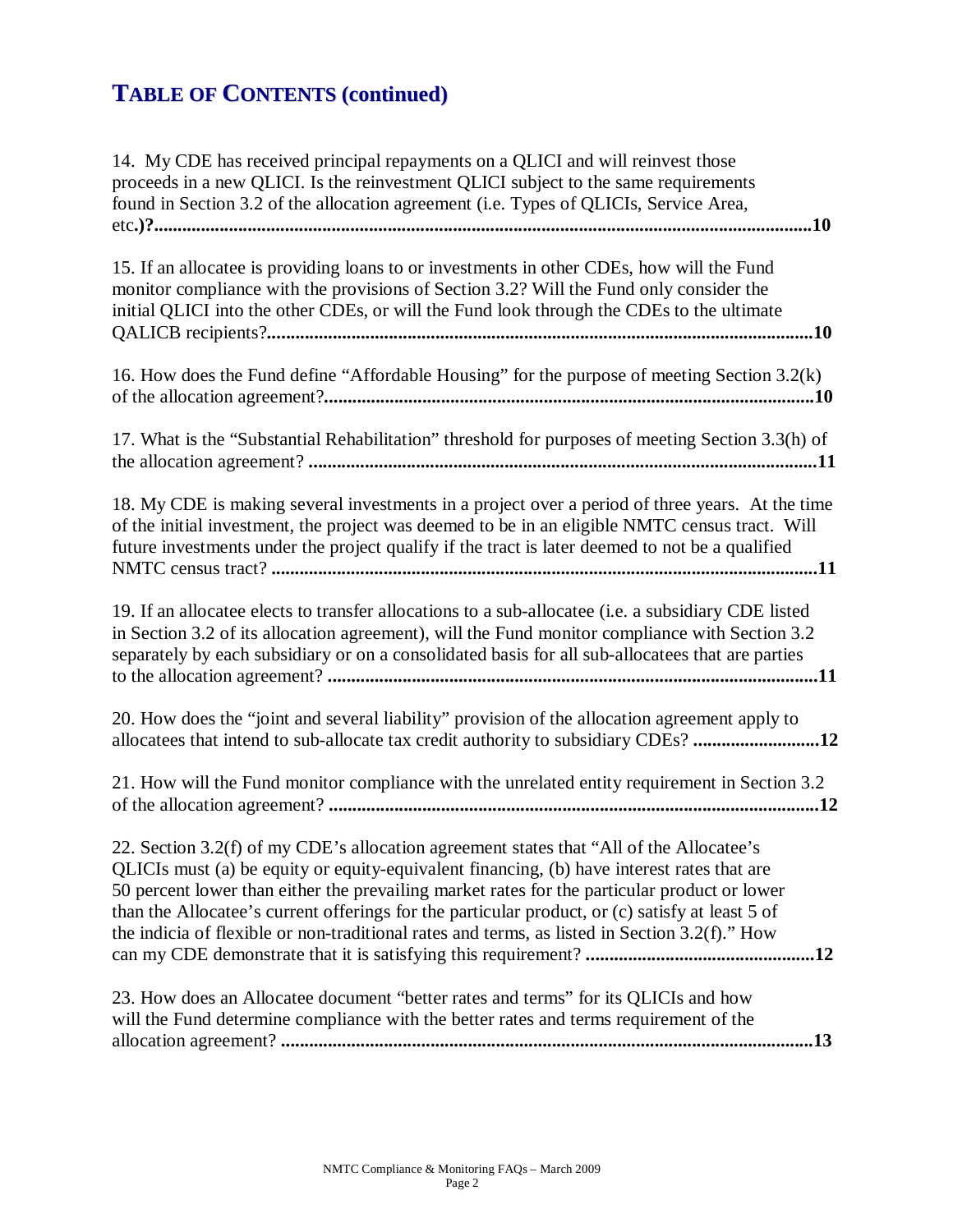| 24. What supporting documentation does an Allocatee need to retain in order to demonstrate<br>compliance with investing in areas of higher distress as reflected in Section3.2(h)<br>Targeted Distressed Communities of the Allocation Agreement? What resources<br>are available to determine if a census tract is in an approved Area of Higher Distress?14                                |
|----------------------------------------------------------------------------------------------------------------------------------------------------------------------------------------------------------------------------------------------------------------------------------------------------------------------------------------------------------------------------------------------|
| 25. Is a "Housing Hot Zone" an eligible Area of Higher Distress criteria? 14                                                                                                                                                                                                                                                                                                                 |
| 26. Is there a single source to determine the unemployment rate for a census tract? 15                                                                                                                                                                                                                                                                                                       |
| 27. Does a SBA Designated HUB Zone qualify as an eligible area of higher distress criteria?15                                                                                                                                                                                                                                                                                                |
| 28. How does the Fund define "other similar state/local programs targeted towards particularly                                                                                                                                                                                                                                                                                               |
| 29. All allocatees are required to invest substantially all (generally 85 percent) of their QEIs as<br>QLICIs. Section 3.2(j) of the Allocation agreement may require an allocatee to invest an even<br>higher percentage of QEIs (e.g., 95 percent; 100 percent) as QLICIs, based on representations<br>made by the allocatee in its allocation application. How does the CDFI Fund monitor |
| 30. Does Section 3.3(h) of my Allocation Agreement (prohibitions of real estate refinancing),                                                                                                                                                                                                                                                                                                |
| 31. Section 6.9 of the Allocation Agreement requires CDEs to report Material Events to the<br>CDFI Fund within 20 days of the occurrence. How do I report a material event to the CDFI                                                                                                                                                                                                       |

# **D. REPORTING AND FINANCIAL STATEMENTS**

| 32. Which organizations are required to submit audited financial statements to the Fund? 17    |    |
|------------------------------------------------------------------------------------------------|----|
| 33. Is a Tax Basis financial statement acceptable in lieu of generally accepted accounting     |    |
| 34. How will the Fund treat an audit that has an opinion other than "unqualified"?18           |    |
| 35. Will the Fund accept the audit of an allocatee's controlling entity, or parent company,    |    |
| 36. How will an allocatee fulfill its reporting requirements as outlined in Section 6.5 of     |    |
| 37. Are allocatees that have yet to issue a QEI required to submit Institution and Transaction | 18 |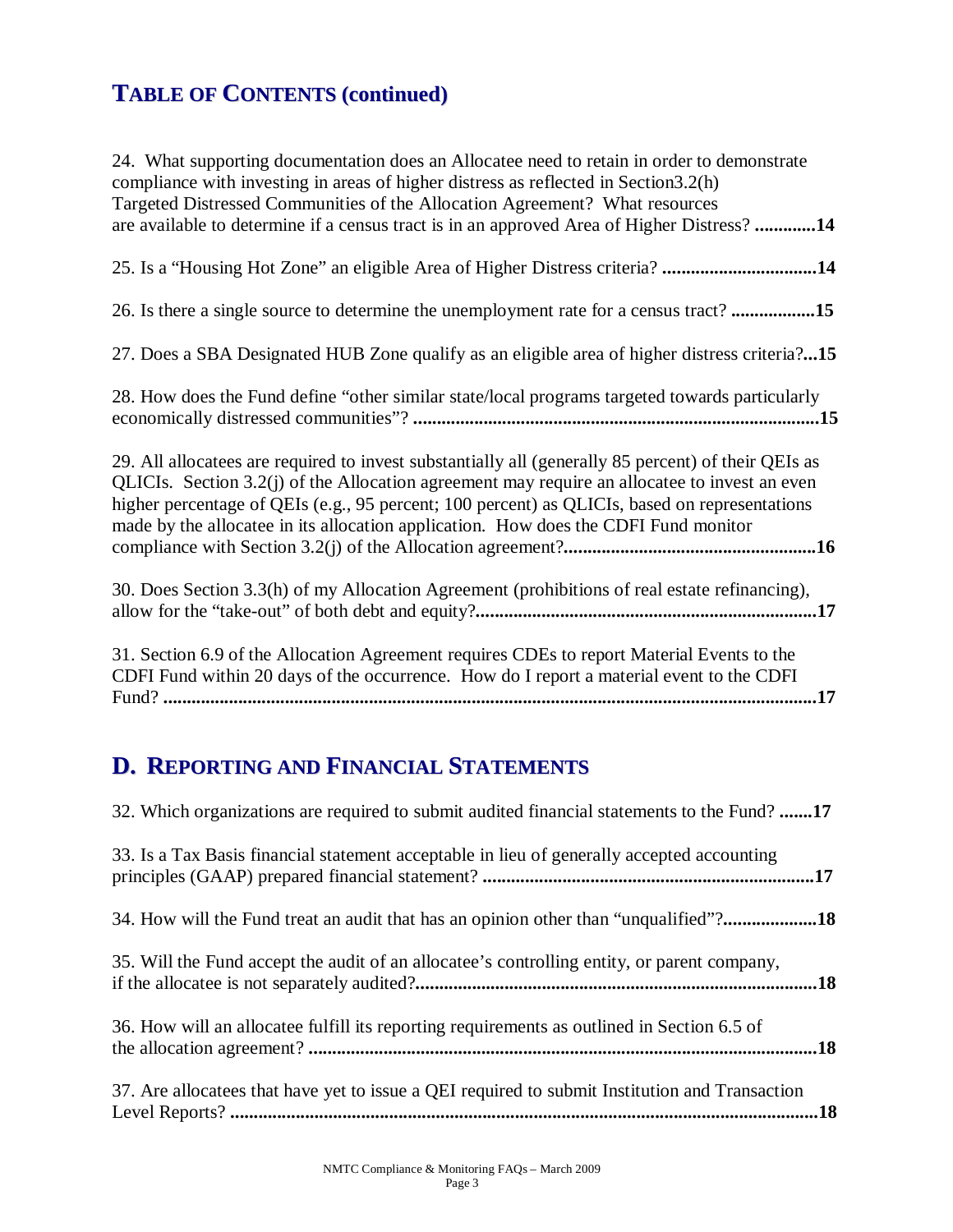| 38. What if the allocate and the sub-allocate have differing fiscal year end dates?18 |  |
|---------------------------------------------------------------------------------------|--|
|                                                                                       |  |

### **E. CIMS MAPPING**

| 40. Can allocate es rely on data from the CDFI Fund's Information and Mapping System     |  |
|------------------------------------------------------------------------------------------|--|
| (CIMS) for the purposes of determining whether transactions are located in NMTC eligible |  |
|                                                                                          |  |

41. CIMS indicated that an address is not valid. How do I geocode an address that CIMS cannot validate? **.........................................................................................................................19** 

42. As a result of operational upgrades made to CIMS in February of 2004, approximately 500 census tracts that had previously been identified as NMTC-eligible were deemed to be no longer eligible. Will the Fund be providing a transition period so that allocatees that made investments in those census tracts, or had intended to make investments in those census tracts, will be held harmless for these transactions? **............................................................................20** 

### **F. CDE MAPPING**

| 43. Am I required to notify the Fund if a certified CDE has been dissolved?                    |
|------------------------------------------------------------------------------------------------|
|                                                                                                |
|                                                                                                |
| 46. If a CDE loses its status as a CDE, will it be offered an opportunity for a cure period?21 |

### **G. AMENDMENTS - SECTION 9.11**

48. How can allocatees add additional subsidiary CDEs to Section 3.2?**.................................22** 

### **H. CONTROL OF SUBSIDIARY ALLOCATEES (SUB-ALLOCATEES) – SECTION 2.6**

49. Are New Markets Tax Credit Program (NMTC) allocation recipients (allocatees) permitted to transfer their tax credit authority to other entities?**...............................................23**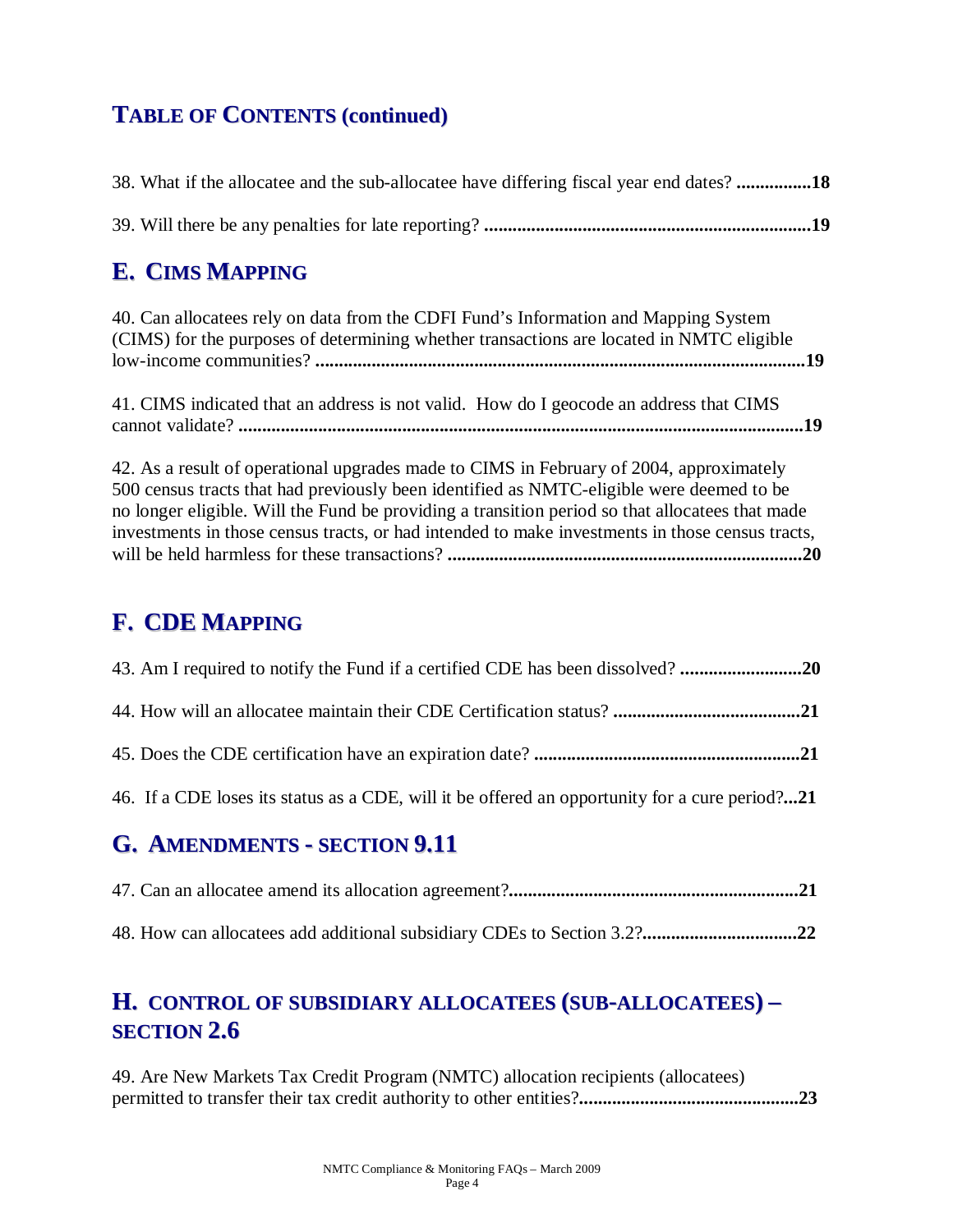| 50. How does the CDFI Fund define "Control," for the purpose of demonstrating that                                                                                                                                                                                  | .23 |
|---------------------------------------------------------------------------------------------------------------------------------------------------------------------------------------------------------------------------------------------------------------------|-----|
| 51. If an Allocatee included a Controlling Entity in its NMTC Allocation Application<br>for the purpose of demonstrating a track record, is the Controlling Entity required to<br>maintain control during the entire 7-year NMTC compliance period? If so, how does |     |
| 52. What does the CDFI Fund deem to be a "controlling influence over the management"                                                                                                                                                                                | .24 |
| 53. What does the CDFI Fund deem to be a "controlling influence over the investment                                                                                                                                                                                 | .25 |
| 54. Will the CDFI Fund review operating agreements submitted by allocatees to determine                                                                                                                                                                             |     |
| 55. How does the CDFI Fund view investor rights to remove the allocatee as the managing                                                                                                                                                                             | .26 |

NOTE*: This document is intended to serve as public guidance for the subject matter contained herein. The CDFI Fund reserves the right, however, to modify this guidance at any time upon public notice. The examples contained in this guidance are not exhaustive in nature and the CDFI Fund has the discretion to consider additional factors when determining matters of compliance.*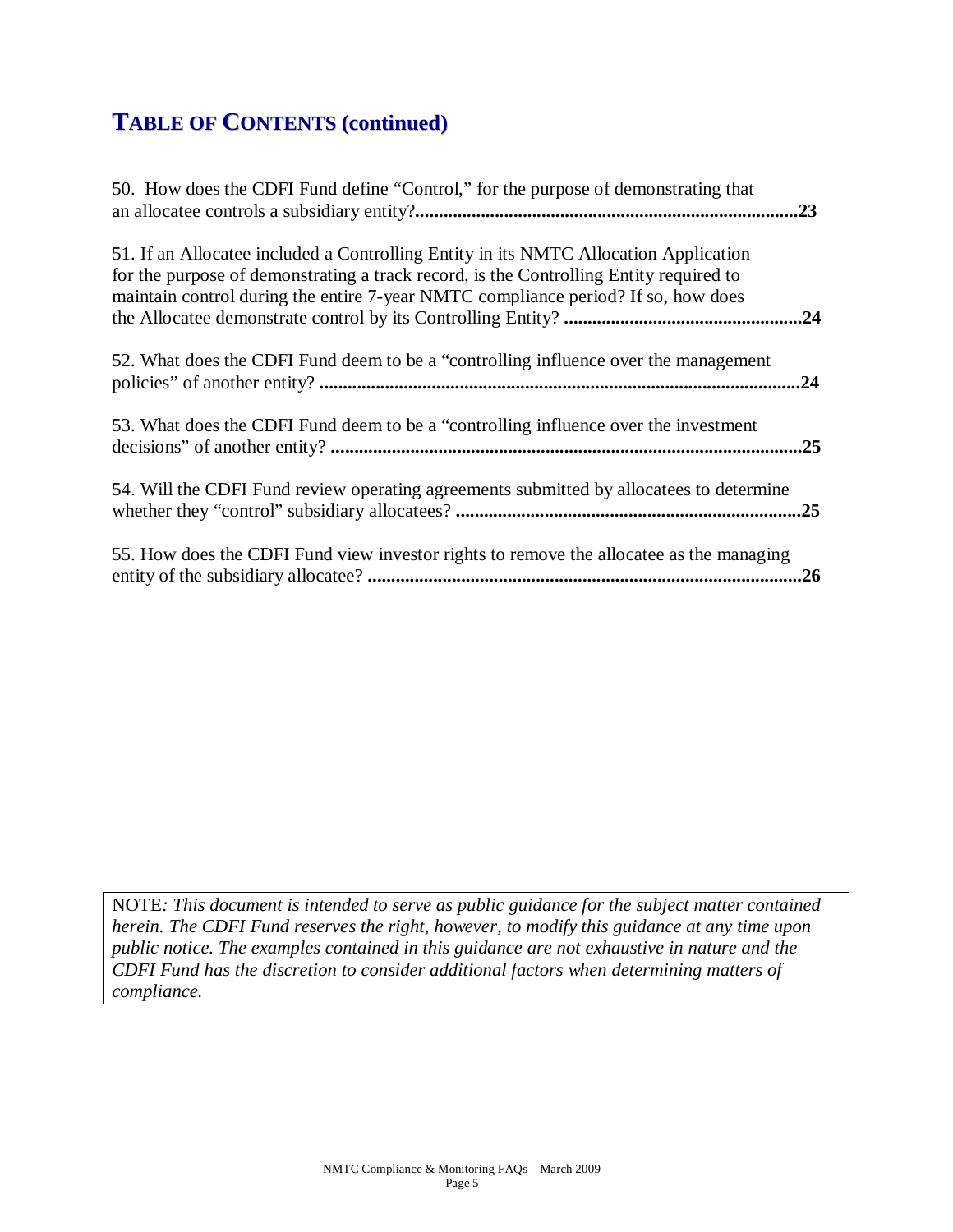# **NMTC COMPLIANCE & MONITORING FREQUENTLY ASKED QUESTIONS**

# **A. GENERAL COMPLIANCE QUESTIONS**

#### **1. Does the Fund impose an annual monitoring/compliance fee?**

At this time, the Community Development Financial Institutions Fund (the Fund) has elected not to collect the annual monitoring/compliance fee outlined in Section 7.1 of the allocation agreement. If the Fund elects to impose a monitoring/compliance fee, it will provide advance notification to all allocatees.

#### **2. Will the Fund share data submitted by allocatees with the IRS or any other entity or agency?**

The Fund will, consistent with applicable law (including IRC § 6103), make allocatee reports available for public inspection after deleting any materials necessary to protect privacy or proprietary interests. The Internal Revenue Service (IRS) will be given access to the Fund's data to facilitate IRS's compliance program for IRC Section 45D.

#### **3. When is compliance measured and for what period will the Fund measure compliance?**

In general, compliance for most items under section 3.2 of the allocation agreement is triggered by the earlier of two events: 1) a specific date found in allocation agreement subsections 3.2(ak); or 2) when an allocatee has made 100 percent of its Qualified Low-Income Community Investments (QLICIs).

Once compliance is triggered by either event noted above, the Fund will begin its annual compliance checks, and will continue such checks until QEIs are redeemed. Though the Fund will not complete formal compliance checks prior to the triggering event nor after QEI redemptions begin to occur, allocatees are expected at all times to comply with the requirements set forth in the allocation agreement, even for QLICIs whose terms extend beyond the seven-year time period the Fund conducts its formal compliance tests. Allocatees that fail to do so could, at a minimum, be found in default of the allocation agreement.

Notwithstanding the above, the Fund recognizes that the IRS regulations allow allocatees up to one year to invest QEI proceeds into QLCIS, and also allow allocatees to retain principal repayments of QLICIs for a prescribed period before being required to reinvest these proceeds into other QLICIs. The Fund will take these allowances under consideration when conducting its compliance checks, so that allocatees will not be penalized for an eligible retention of funds.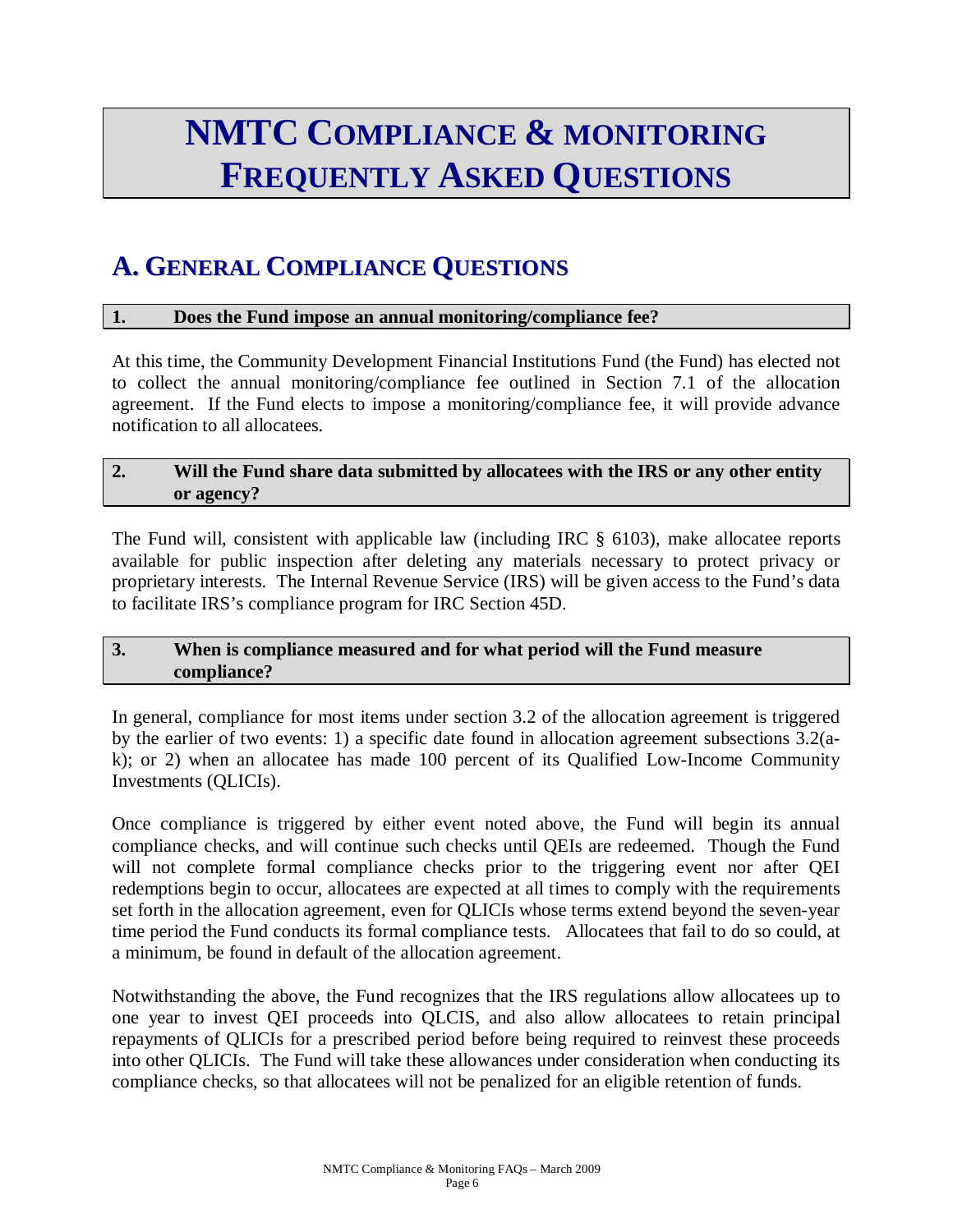**Example 1:** An allocatee receives a \$100 million allocation, issues \$100 million in QEIs and closes \$95 million in QLICIs in fiscal year 2008. The allocatee retains \$5 million for administrative costs and did not close any additional QLICIs after December 31, 2008. The Fund would conduct its initial compliance check on the \$95 million in QLICIs and it will continue monitoring compliance for six years thereafter.

**Example 2:** An allocatee with a 9/30 fiscal year end receives a \$100 million allocation, issues a \$70 million QEI and closes a \$65 million QLICI in fiscal year 2008. The allocatee does not issue any additional QEIs prior to the 9/30/08 compliance trigger date. On September 30, 2008, the Fund would conduct its initial compliance check on the \$65 million QLICI and it will continue monitoring compliance for six years thereafter.

In year five, the allocatee receives an additional QEI of \$25 million and fully invests those proceeds in a new QLICI. The Fund would now conduct its compliance test on combined QLICIs of \$90 million for the next two years.

# **B. ALLOCATION TRACKING SYSTEM (ATS)/QEIS**

#### **4. Can a Community Development Entity (CDE) that has received an allocation provide a QEI to another allocatee?**

No. The IRS regulations specifically prohibit an allocatee that has received an allocation from directly providing a QEI to another allocatee. Additionally, an entity that invests in an allocatee and subsequently receives its own allocation cannot provide QEIs to other allocatees after the effective date of its allocation agreement.

For example, in June 2005, ABC Bank provided a QEI to Main Street CDE, a round 1 NMTC allocatee. Subsequently, ABC Bank applied for and was awarded a 2006 NMTC allocation. ABC Bank would not be allowed to provide additional QEIs to Main Street CDE or any other allocatee on or after the date of their award notification. This rule, however, would not preclude an affiliate of ABC Bank from providing QEIs to Main Street CDE, provided the affiliate has not received an allocation or sub-allocation of NMTCs.

#### **5. How do I increase or decrease allocation amounts to a subsidiary that already has allocations transferred to it?**

Allocatees that have transferred allocations to a subsidiary can increase or decrease the transfer amount to a subsidiary by clicking on the "Transfers" link in ATS. Once open, click on the "Edit" button adjacent to the appropriate subsidiary and you will now be able to increase or decrease the amount of the transfer in the "Transfer Amount" field at the bottom of the screen.

Please note that you cannot enter an amount that is less than the finalized QEI amounts under the subsidiary, nor can you enter an amount that exceeds the allocation amount less any finalized QEI amounts. For example, an allocatee with a \$50 million allocation transferred \$30 million to its only subsidiary and the subsidiary finalized \$15 million in QEIs. At any time, the allocatee may transfer or return up to \$15 million in allocation to itself and subsequently reallocate the funds to another approved subsidiary.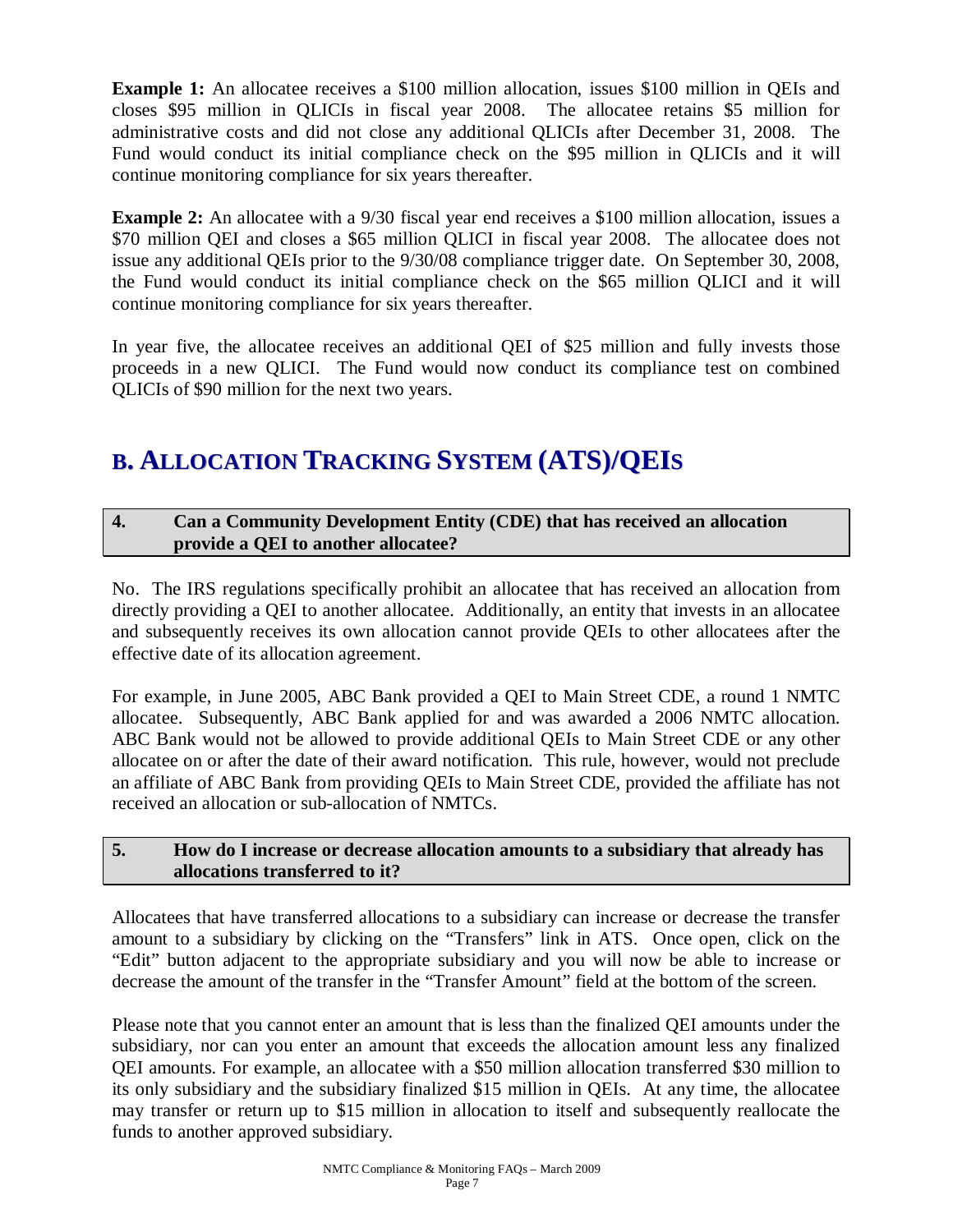Note: All allocation transfers must originate from the allocatee. ATS will not allow suballocatees to transfer any allocation amounts to other subsidiaries.

#### **6. Can an allocatee amend a finalized QEI in ATS?**

No. Only the Fund may amend a finalized QEI. All amendment requests must be submitted in writing from the Authorized Representative and include supporting documentation. QEI amendment requests should be forwarded to the CME unit at [cme@cdfi.treas.gov.](mailto:cme@cdfi.treas.gov) The Fund will attempt to process QEI amendment requests in a timely manner, however, it cannot guarantee this. Thus, it is imperative that allocatees review all QEI entries for accuracy prior to finalizing them. Please refer to the Users Manual in ATS for additional details.

#### **7. I did not receive the QEI notification e-mail. How do I obtain a copy for our records?**

If you did not receive the QEI notification e-mail after finalizing a QEI, please submit a request to CME at [cme@cdfi.treas.gov.](mailto:cme@cdfi.treas.gov) All e-mail notifications will be sent to the Authorized Representative indicated in the organization's myCDFIFund account. If the Authorized Representative has changed or his/her e-mail address has changed, please refer to the myCDFIFund Frequently Asked Questions document for guidance on how to update this information.

#### **8. My CDE is 100 percent owned by an S Corporation that has numerous shareholders. Will ATS require us to enter each of the shareholders and their respective information as NMTC claimants?**

If the individual shareholders claim the tax credit on their individual tax returns, each individual shareholder should be listed as a tax claimant in ATS and the required investor information (i.e. name, EIN and investor type) should be completed. This is necessary to assist the IRS in comparing ATS entries with IRS Form 8874 (New Markets Credit) that it receives from tax payers.

#### **9. I received an error message when attempting to finalize to a QEI in ATS. What could be causing this problem?**

The two most likely reasons an error message is displayed in ATS are: 1) you have been "timed out"; or 2) all fields are not complete. If there is no activity in ATS for 20 minutes, you will be logged out and an error message will be displayed. To correct this problem, simply log in and resume entering your QEI information. An error message may also be displayed if a field is left blank. For example, if you are using a tiered investment structure with no debt, you will still need to enter "0" in the "Debt Contribution" field. Please ensure that all fields are complete to avoid this problem.

#### **10. My CDE is employing a leveraged investment structure. What information is required in ATS regarding the debt provider?**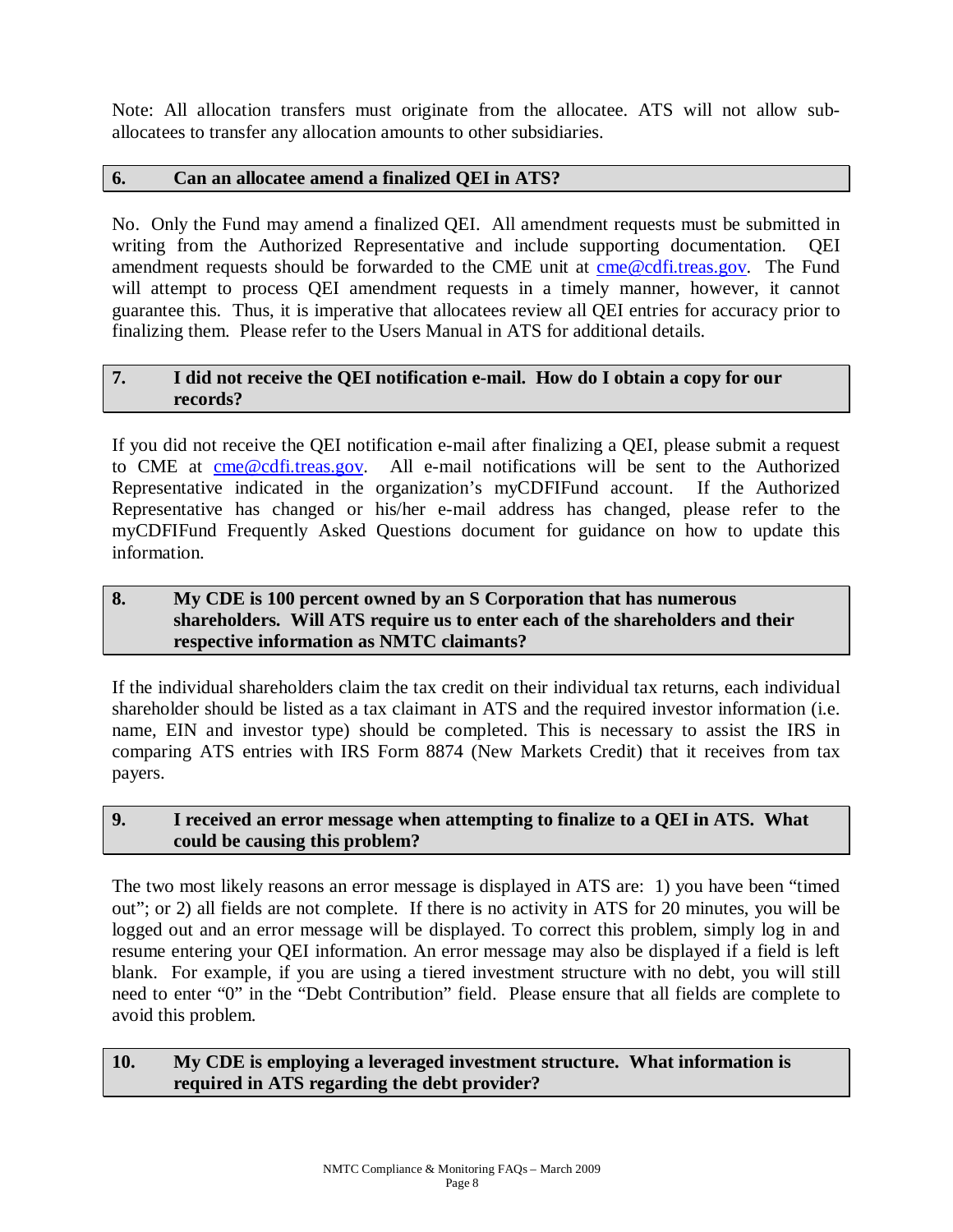At this time, the Fund does not collect any information in ATS regarding the debt provider in a leveraged investment structure except the amount of debt it contributed to the tier 1 entity. If you indicated that the tier 1 investor is a pass through entity, you will be required to specify the amount of equity and debt that contributed to the tier 1 equity investment. Allocatees are advised to retain all pertinent information regarding debt providers and the QEI investment structure should the Fund or the IRS request such information.

#### **11. Will the Fund use the "Committed Funds" information in ATS when conducting compliance or eligibility checks?**

No. At this time, the "Committed Funds" field in ATS is for informational purposes only and will not be used when the Fund conducts any compliance or eligibility checks. "Committed Funds" are potential QEIs investments not captured by pending QEIs listed ATS.

# **C. ALLOCATION AGREEMENT**

*NOTE: The examples below describe the approach the Fund is taking with respect to monitoring compliance with Section 3.2 and 3.3 of the allocation agreement. The IRS may adopt a different approach with respect to monitoring compliance with IRC Section 45D.* 

### Eligible Activities

#### **12. Which activities are permissible with respect to Financial Counseling and Other Services (FCOS)?**

FCOS is "advice" provided by the CDE relating to the organization or operation of a trade or business, including non-profit organizations. Possible FCOS activities include, but are not limited to, business plan development, assistance with business financials, assistance in securing financing, and assistance with general business operations. FCOS does not include "advice" provided to individuals, such as homeownership counseling or consumer counseling, that does not pertain to the operation of a trade or business.

The FCOS activity may be carried out by the CDE directly, or through third party agreements managed by the CDE. To the extent QEI proceeds are dedicated for FCOS, a portion of the monies must be spent, and counseling services provided, within one year of receipt of the QEI in order to qualify as a QLICI.

Any questions regarding the eligibility of FCOS activities should be addressed to the IRS at [new.markets.tax.credit@irs.gov.](mailto:new.markets.tax.credit@irs.gov)

#### **13. What is the definition of a "real estate QALICB" versus a "non-real estate QALICB"?**

In general, loans or investments in businesses whose principal activities are the development or leasing of real property are considered "real estate QALICBs." Transactions with businesses that are involved in all other types of business activities should be classified as non-real estate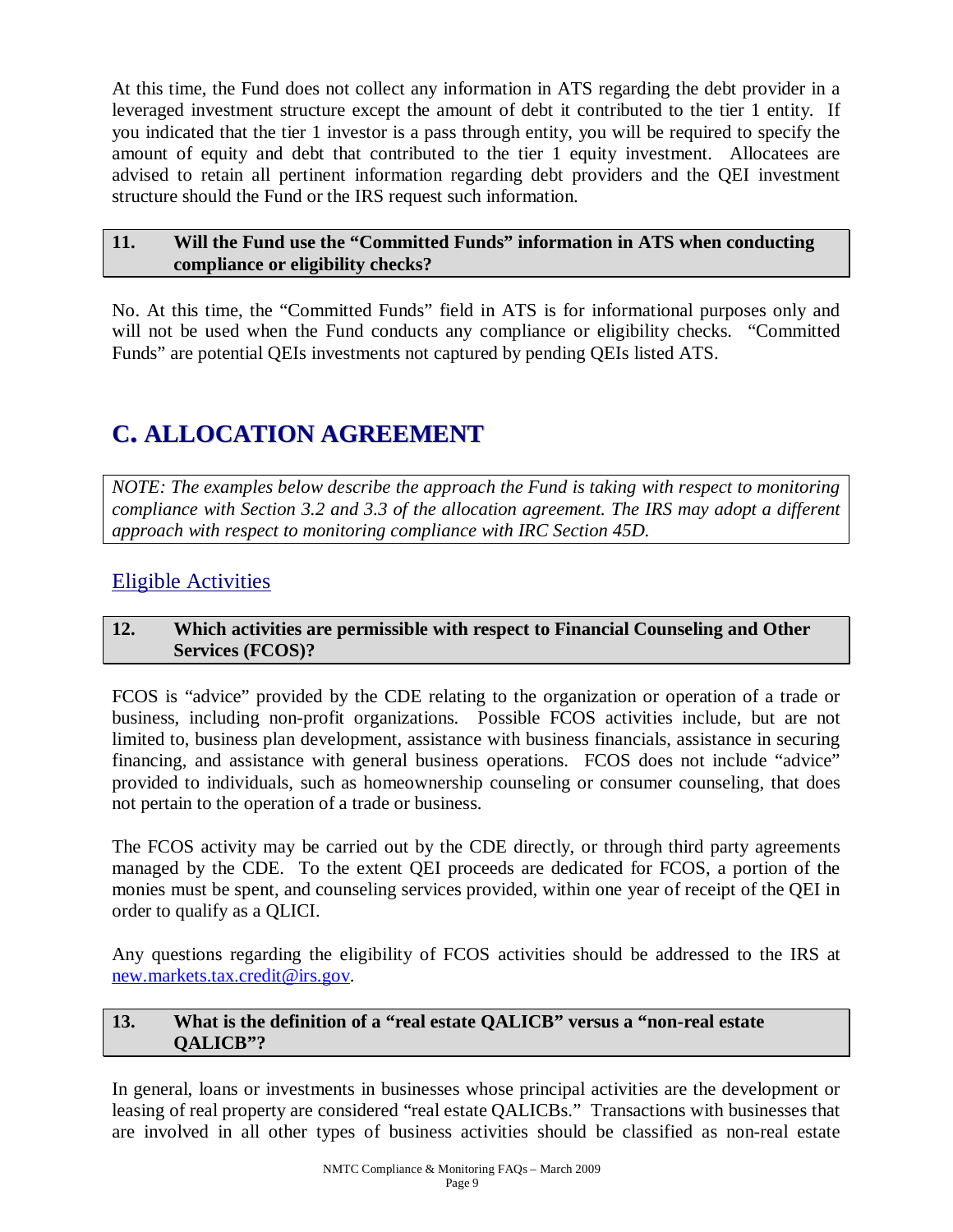business transactions regardless of: 1) how the business intends to use the proceeds of the transaction; or 2) whether the business intends to use any real estate as collateral for a loan. For example, if an allocatee provided a loan to a childcare provider that is a QALICB for the purpose of purchasing the property where the childcare center would be housed, the allocatee would categorize this loan as a "non-real estate QALICB" loan. However, if the allocatee provided a loan to a development company that is a QALICB for the purpose of building a space to lease to the childcare provider, this loan would be considered a "real estate QALICB" loan.

Notwithstanding the above, loans or investments made to special purpose entities that are principally owned by a non-real estate QALICB, and that were set up specifically to lease property back to the QALICB such that the QALICB is the principal user of the property, may be classified as either a "real estate QALICB" or a "non-real estate QALICB," at the discretion of the CDE.

#### **14. My CDE has received principal repayments on a QLICI and will reinvest those proceeds in a new QLICI. Is the reinvestment QLICI subject to the same requirements found in Section 3.2 of the Allocation agreement (i.e. Types of QLICIs, Service Area, etc.)?**

Yes. To the extent a CDE re-invests repayments of principal as new QLICIs, the Fund will check compliance for all reported QLICIs against the requirements specified in the allocation agreement. For example, if an allocatee is required to invest 85 percent of its QLICIs in its approved service area, the Fund will measure compliance against all reported QLICIs that are currently outstanding, whether original investments or reinvestments, to ensure that 85 percent of its QLICIs are in the approved service area.

#### **15. If an allocatee is providing loans to or investments in other CDEs, how will the Fund monitor compliance with the provisions of Section 3.2? Will the Fund only consider the initial QLICI into the other CDEs, or will the Fund look through the CDEs to the ultimate QALICB recipients?**

The Fund will look through to the ultimate QALICB recipient for the purpose of monitoring compliance with specific provisions of Section 3.2 of the allocation agreement, including compliance with the service area requirement, the better rates and terms requirement, and the areas of higher distress requirement.

Allocatees are required to provide the Fund with transaction level data via the Fund's Community Investment Impact System (CIIS), even if an allocatee uses multiple layers of CDEs to execute its QLICIs. For example, to determine compliance with the service area provision in Section 3.2 for an allocatee that invests in other CDEs, the allocatee will submit census tract information of the ultimate QALICB recipient that receives the QLICI proceeds to determine if the QALICB recipient was located in the service area as defined in Sec. 3.2. The location of the CDE (or CDEs) that received the initial loan or investment from the allocatee will not be considered.

#### **16. How does the Fund define "Affordable Housing" for the purpose of meeting Section 3.2(k) of the allocation agreement?**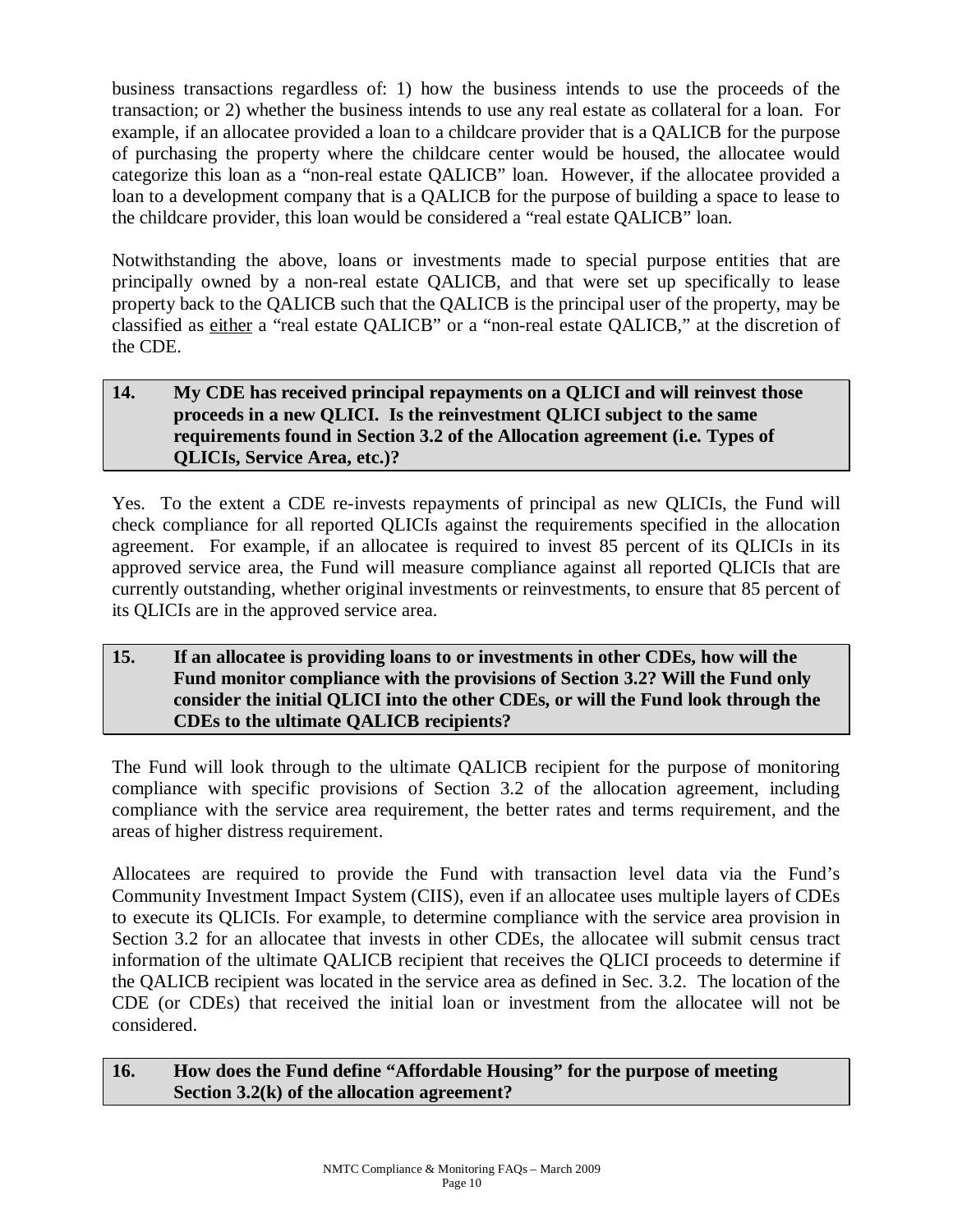1) A QLICI that finances rental housing units shall meet the requirements of Section 3.2(k) if it meets the following criteria:

a) 20 percent or more of total rental units financed with QLICIs are both rent restricted, and occupied by individuals whose income is 80 percent or less than the area medium family income as determined and adjusted annually by HUD; **and**

b) The same units noted in a) above must maintain their rent restrictions throughout the 7-year NMTC compliance period.

2) A QLICI that finances for-sale housing units shall meet the requirements of Section 3.2(k) if 20 percent or more of the total for-sale housing units financed with QLICIs are purchased and occupied by individuals with a 38 percent Debt-To-Income Ratio and are owner-occupied by individuals with incomes less than 80 percent of the area medium family income as determined and adjusted annually by HUD at the time the units are sold to the initial homebuyer.

#### **17. What is the "Substantial Rehabilitation" threshold for purposes of meeting Section 3.3(h) of the allocation agreement?**

In order to meet the substantial rehabilitation threshold, a CDE must show that the cost basis (as defined in 26 USC § 1012) of any improvements incurred during the 24-month period following the QLICI equals or exceeds 25 percent of the adjusted basis (as defined in 26 USC § 1011(a)) of the building upon which the improvements are located. This ratio will be assessed as of the first day of the 24-month period. In the case of a QLICI being used to provide "take-out" financing (as permitted under Section 3.3(h) of the allocation agreement), improvements equaling or exceeding 25 percent of the adjusted basis of the building upon which the improvements are located must have occurred within the 24 months prior to the QLICI being made.

#### Service Area

**18. My CDE is making several investments in a project over a period of three years. At the time of the initial investment, the project was deemed to be in an eligible NMTC census tract. Will future investments under the project qualify if the tract is later deemed to not be a qualified NMTC census tract?** 

Yes. The Fund would consider an investment to be made within a qualifying census tract as long as the census tract qualified at the time of the initial QLICI disbursement related to the project. The allocatee must maintain relevant maps from the CDFI Fund Information and Mapping System (CIMS) to demonstrate eligibility at the time of the initial QLICI disbursement and relevant documents to demonstrate that follow-on investments can be directly tied to the original project.

Subsidiary Allocatees (Sub-Allocatees)/Transfer of Allocation

**19. If an allocatee elects to transfer allocations to a sub-allocatee (i.e. a subsidiary CDE listed in Section 3.2 of its allocation agreement), will the Fund monitor compliance with Section 3.2 separately by each subsidiary or on a consolidated basis for all suballocatees that are parties to the allocation agreement?**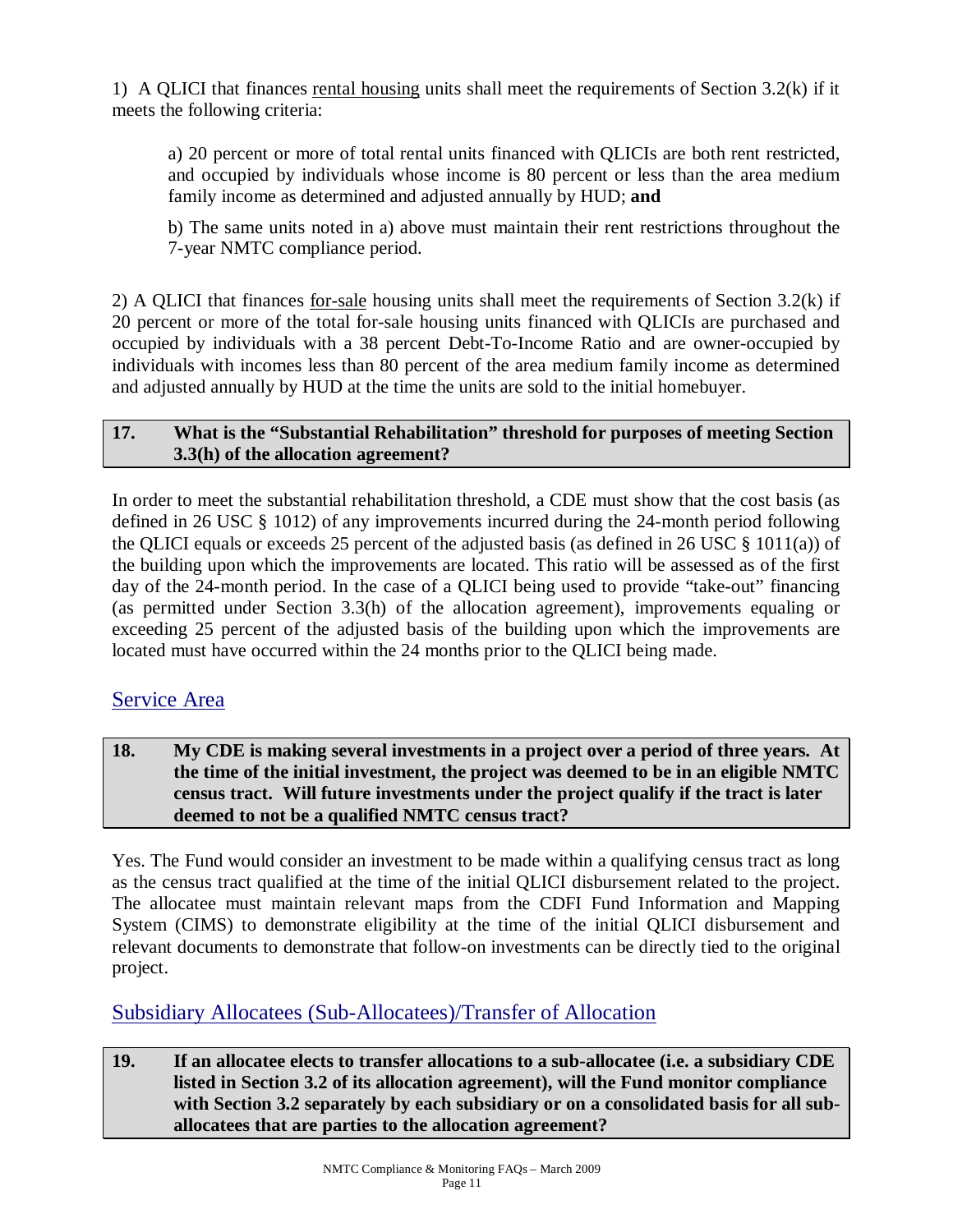The Fund will monitor compliance on a consolidated basis for the total allocation amount. For example, if ABC allocatee receives a \$1 million allocation and is required to invest 100 percent it's QEIs as QLICIs, and 80 percent of its QLICIs in areas of severe economic distress, then ABC allocatee must invest at least \$800,000 into areas of severe economic distress. If ABC allocatee sub-allocates \$500,000 of its allocation to each of two sub-allocatees, each suballocatee does not have to separately invest 80 percent of its \$500,000 sub-allocation amount (\$400,000) into areas of severe economic distress. It would be permissible, for example, for one subsidiary to invest \$500,000 into areas of severe economic distress and the other to only invest \$300,000 in such areas. Provided that the total dollar amount of QLICIs invested in such areas meets or exceeds \$800,000 on a consolidated basis, the allocatee and its sub-allocatees would be in compliance with the allocation agreement.

#### **20. How does the "joint and several liability" provision of the allocation agreement apply to allocatees that intend to sub-allocate tax credit authority to subsidiary CDEs?**

As stated in the allocation agreement, the allocatee and each of its sub-allocatees are jointly and severally liable for any event of default under Section 8.1 whether the allocatee or any of its suballocatees incurs the default. If such an event of default occurs, the Fund may impose remedies jointly or severally upon the allocatee and its sub-allocatees, except that the Fund will not terminate or reallocate any unused portion of the NMTC allocation with respect to any investment commitments related to a NMTC allocation made to a non-defaulting allocatee or sub-allocatee, as determined by the Fund.

### Unrelated Entities

#### **21. How will the Fund monitor compliance with the unrelated entity requirement in Section 3.2 of the allocation agreement?**

This sub-section of Section 3.2 requires certain allocatees to meet the IRS's "substantially all" requirement by making investments in entities that are unrelated to the allocatee. Allocatees will be required to indicate in the transaction level report whether each QLICI made was to a related or unrelated entity. This test is measured on an aggregate QEI basis.

#### Better Terms and Conditions/Flexible Products

**22. Section 3.2(f) of my CDE's allocation agreement states that "All of the Allocatee's QLICIs must (a) be equity or equity-equivalent financing, (b) have interest rates that are 50 percent lower than either the prevailing market rates for the particular product or lower than the Allocatee's current offerings for the particular product, or (c) satisfy at least 5 of the indicia of flexible or non-traditional rates and terms, as listed in Section 3.2(f)." How can my CDE demonstrate that it is satisfying this requirement?** 

The CDFI Fund generally monitors transactions on a loan-by-loan basis. Each loan must either have: (1) an interest rate that is at least 50 percent below a market comparable (or 50 percent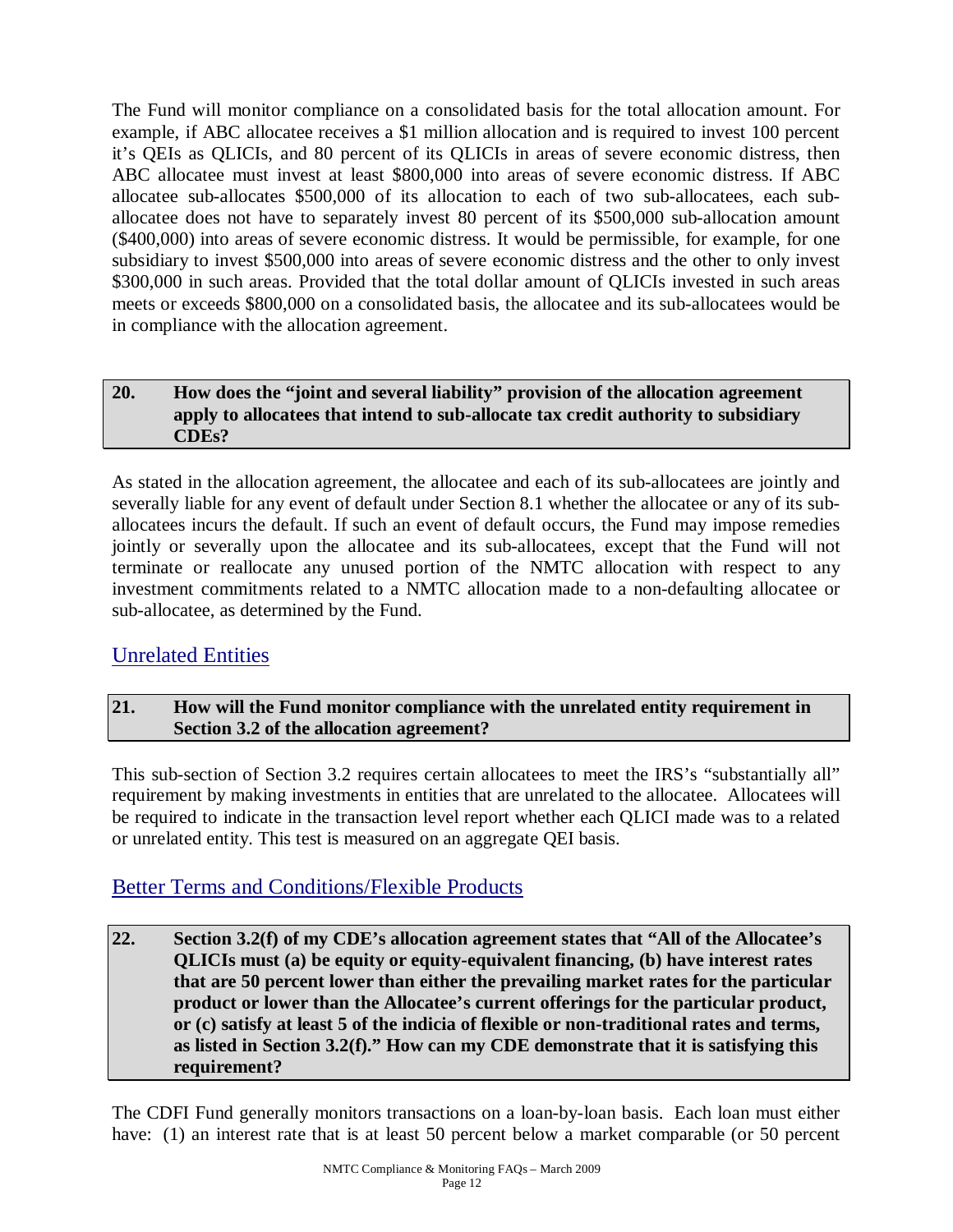below the rate that would otherwise be offered by the CDE or its Affiliate); or (2) multiple concessionary rates or terms (e.g., higher loan to value ratio; reduced fees; non-traditional collateral; etc). It is permissible for a CDE to combine separate loan transactions for the purposes of meeting this requirement, provided that these transactions are part of a simultaneous closing and: 1) the blended interest rate is at least 50 percent below market (see example 1); OR 2) at least 50 percent of the dollar value of the combined transactions meets the concessionary rates and terms requirements (see example 2).

**Example 1:** A CDE finances a \$1 million transaction by combining a \$750,000 market-rate loan with a \$250,000 loan that is forgivable after seven years. If the blended interest rate on these combined products is 50 percent below the prevailing market rate, the CDE satisfies the requirements of Section 3.2(f) provided these transactions are part of a simultaneous closing.

**Example 2:** A CDE finances a \$1 million transaction by combining a \$500,000 market-rate loan with a \$500,000 below market rate loan. If \$500,000 (50 percent of the total transaction) has: a) an interest rate that is 25 percent below market; b) a loan to value ratio more favorable than market; c) origination fees that are lower than market; d) a debt service coverage that is lower than market; and e) interest-only payments for 7 years; then the CDE satisfies the requirements of Section 3.2(f).

**Example 3:** A CDE finances a \$1 million transaction by combining a \$750,000 market-rate loan with a \$250,000 loan that has an interest rate that is 50 percent below market. The CDE fails the requirements of Section 3.2(f) because less than 50 percent of the blended product offering meets the below-market interest rate requirement.

**Example 4:** A CDE finances a \$1 million transaction by combining a \$800,000 market rate loan with a \$200,000 equity investment. The combined transaction has concessionary features that include: a) interest rate that is 25 percent below market; b) loan to value ratio more favorable than market; c) origination fees lower than market; d) debt service coverage lower than market and e) interest-only payments for 7 years. The CDE meets the requirements of section 3.2(f).

#### **23. How does an Allocatee document "better rates and terms" for its QLICIs and how will the Fund determine compliance with the better rates and terms requirement of the allocation agreement?**

If the Allocatee's Controlling Entity, Affiliate(s) or QEI investor provides financial products similar to those offered by the Allocatee (or sub-Allocatee), the Allocatee may use the rates, terms and flexible features (LTV, DSC, etc) of the non-NMTC product (for a similar project and similar borrower) as a comparable for demonstrating that the QLICI meets the provisions of Section 3.2(f). Documentation may include the underwriting memorandum, or project assessment reviewed and approved by the Allocatee's investment committee. Such documentation should detail the rates, terms and flexible features of the QLICI and document how non-NMTC rates, terms and features were adjusted for the NMTC product, borrower and project.

If the Allocatee is basing its determination on market comparables, it should, to the best of its ability, retain all documentation that can demonstrate what the comparable market rate was at the time of closing the QLICI. For example, if the CDE benchmarks it returns to a specified market indicator (e.g., 200 points over the 7-year Treasury rate), then the Allocatee should retain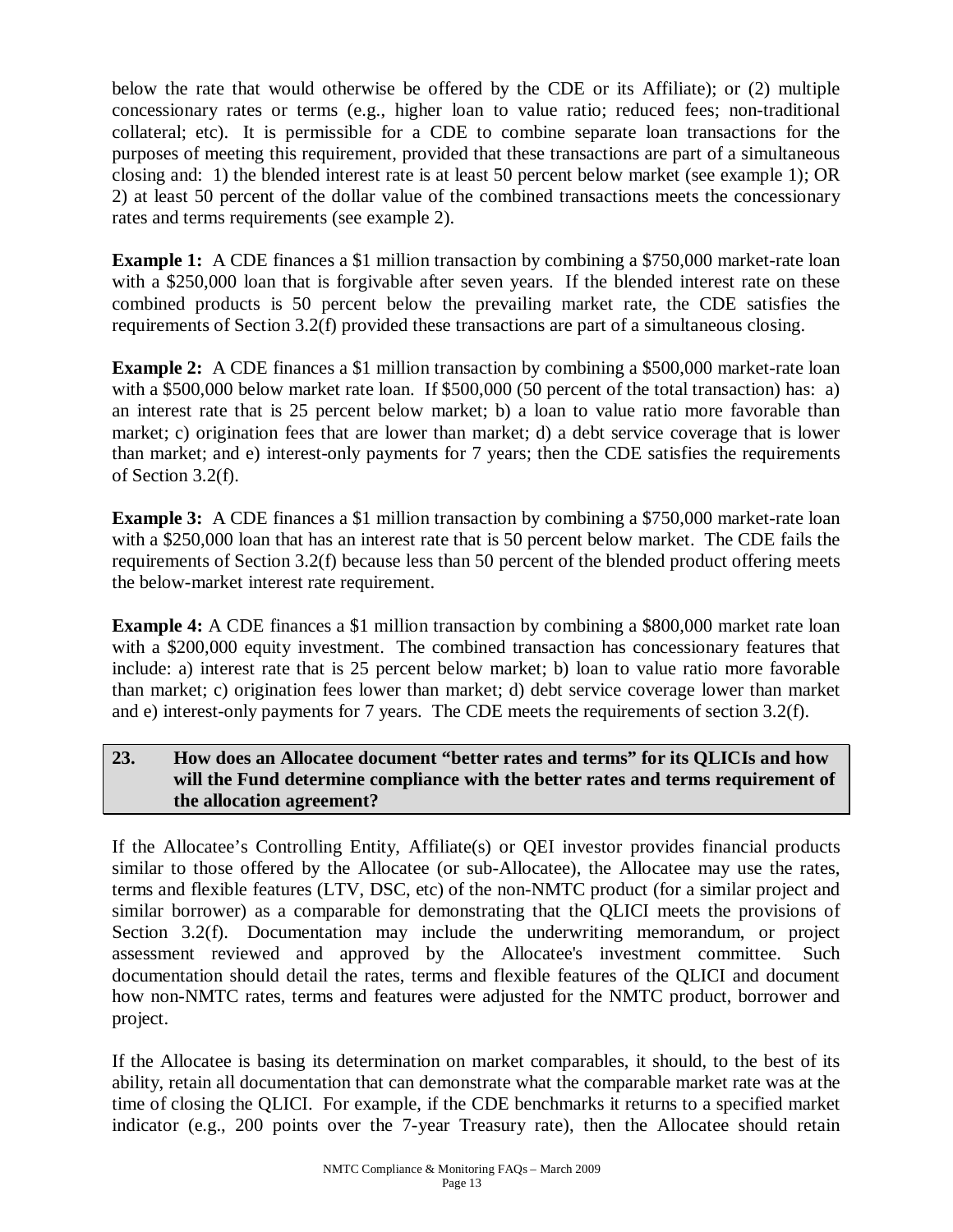documentation demonstrating: 1) what the market indicator was on the day the transaction closed; and 2) that the interest rate offered by the Allocatee was sufficiently lower than the comparable market offering.

To document better rates and terms to a QALICB that would not otherwise obtain financing in the market, the Allocatee may use documents from other financial institutions that demonstrate that: the QALICB did not meet its financial underwriting criteria and the loan was not approved; or that the loan was approved with certain conditions, rates and terms that would result in the project being economically unfeasible or unsustainable.

The Fund will require a CDE to identify, in its Transaction Level Report, whether a transaction met the requirements for better rates and terms, as well as the applicable market comparables. The CDE should also maintain supporting documentation in its files, should the Fund request them. As stated above, documentation must reflect information relevant at the time the loan and/or investment was made.

#### Areas of Higher Distress/Targeted Distressed Communities

**24. What supporting documentation does an Allocatee need to retain in order to demonstrate compliance with investing in areas of higher distress as reflected in Section3.2(h) Targeted Distressed Communities of the Allocation Agreement? What resources are available to determine if a census tract is in an approved Area of Higher Distress?** 

In addition to CIMS, which provides poverty rates, Median Family Income (MFI) percentages and unemployment rates, the Fund has provided several links on its website to assist allocatees. Please visit the "Compliance Monitoring and Evaluation" link for details.

Allocatees are advised to retain all relevant information in support of its decision to invest in such areas. Supporting documentation for the areas of higher distress requirement may include: statistical indices of economic distress such as poverty rates, median family income or unemployment rates at the census tract level based upon the most recent decennial census; materials from other government programs (e.g., HUD Renewal Communities; EPA Brownfields) demonstrating the area qualified for assistance under those programs; etc. Please visit the "Compliance Monitoring and Evaluation" section on the Fund's website for links to the following sites:

- Federally Designated Empowerment Zones, Enterprise Communities, or Renewal **Communities**
- Brownfield Sites
- SBA Designated HUB Zones
- Median Family Income and Poverty Rate Data
- Median Unemployment Rate Data
- Medically Underserved Areas (Department of Health and Human Services)

#### **25. Is a "Housing Hot Zone" an eligible Area of Higher Distress criteria?**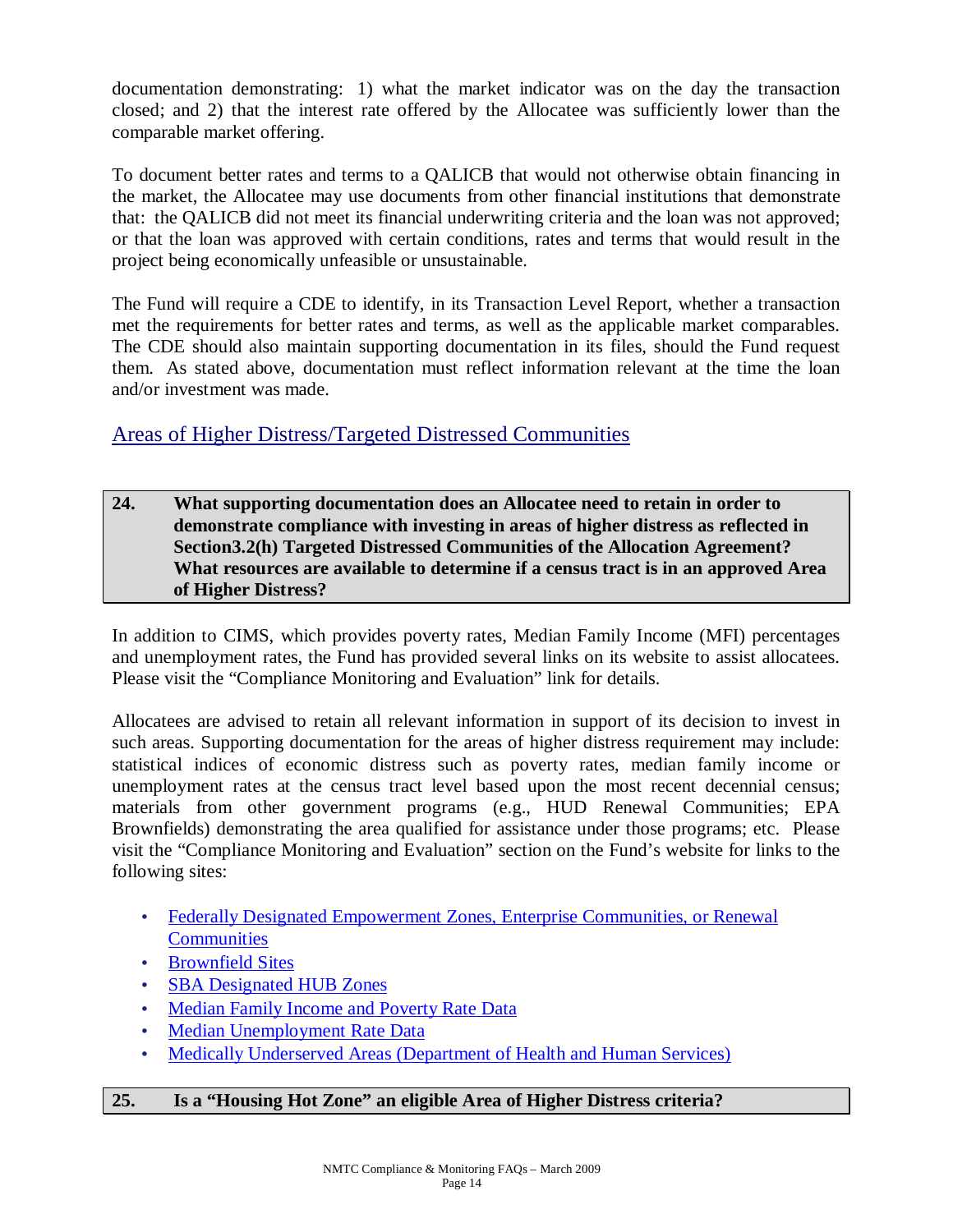Yes. Both Economic and Housing Hot Zones are considered eligible Areas of Higher Distress criteria under applicable allocation agreements (Round 1 through Round 4).

#### **26. Is there a single source to determine the unemployment rate for a census tract?**

Yes. The Fund utilizes the most recent decennial U.S Bureau of the Census data (currently the 2000 Census) when determining if a census tract's unemployment rate is 1.5 times greater than the national average. The unemployment rate for the 2000 Census is 5.8 percent, thus to qualify as an eligible Area of Higher Distress criteria, the unemployment rate of the subject census tract must be equal to or greater than 8.7 percent.

Allocatees may find a census tract's unemployment rate in Table DP-3 (Profiles of Selected Economic Characteristics) under the American FactFinder link on the U.S. Bureau of the Census' website [\(www.census.gov\)](http://www.census.gov)). Allocatees may also use the Fund's mapping system to determine the ratio of census tract unemployment to the national average by utilizing the CDFI link instead of the NMTC link in CIMS.

#### **27. Does a SBA Designated HUB Zone qualify as an eligible area of higher distress criteria?**

Yes, however, for Round 3 and subsequent allocatees, the project must be located in a SBA designated HUB Zone **AND** the QLICIs must support businesses that obtain HUB Zone certification from the SBA. For allocatees prior to Round 3, the project must only be located in a SBA Designated HUB Zone to meet the area of higher distress criteria.

When completing the areas of higher distress section in CIIS, allocatees should respond to this criteria based on the language found in its allocation agreement. Thus, allocatees who received a Round 3 allocation should only respond "Yes" to a SBA HUB Zone if both requirements are met as detailed in the allocation agreement.

#### **28. How does the Fund define "other similar state/local programs targeted towards particularly economically distressed communities"?**

The program designation should be for a specific geographic area, as opposed to a population, preferably where the state or local government has designated it for redevelopment via legislation. Allocatees must maintain all relevant information regarding these designations in its files in the event the Fund requests such documentation. Some examples of local areas that qualify for the designation include:

- a local Tax Increment Financing (TIF) district
- an area affected by a major plant or facility closing resulting in permanent layoffs
- an area affected by Federal military base closings
- an area of unusually high commercial vacancy rates
- an area designated for the establishment of a regional technology/business center

#### Qualified Equity Investment Usage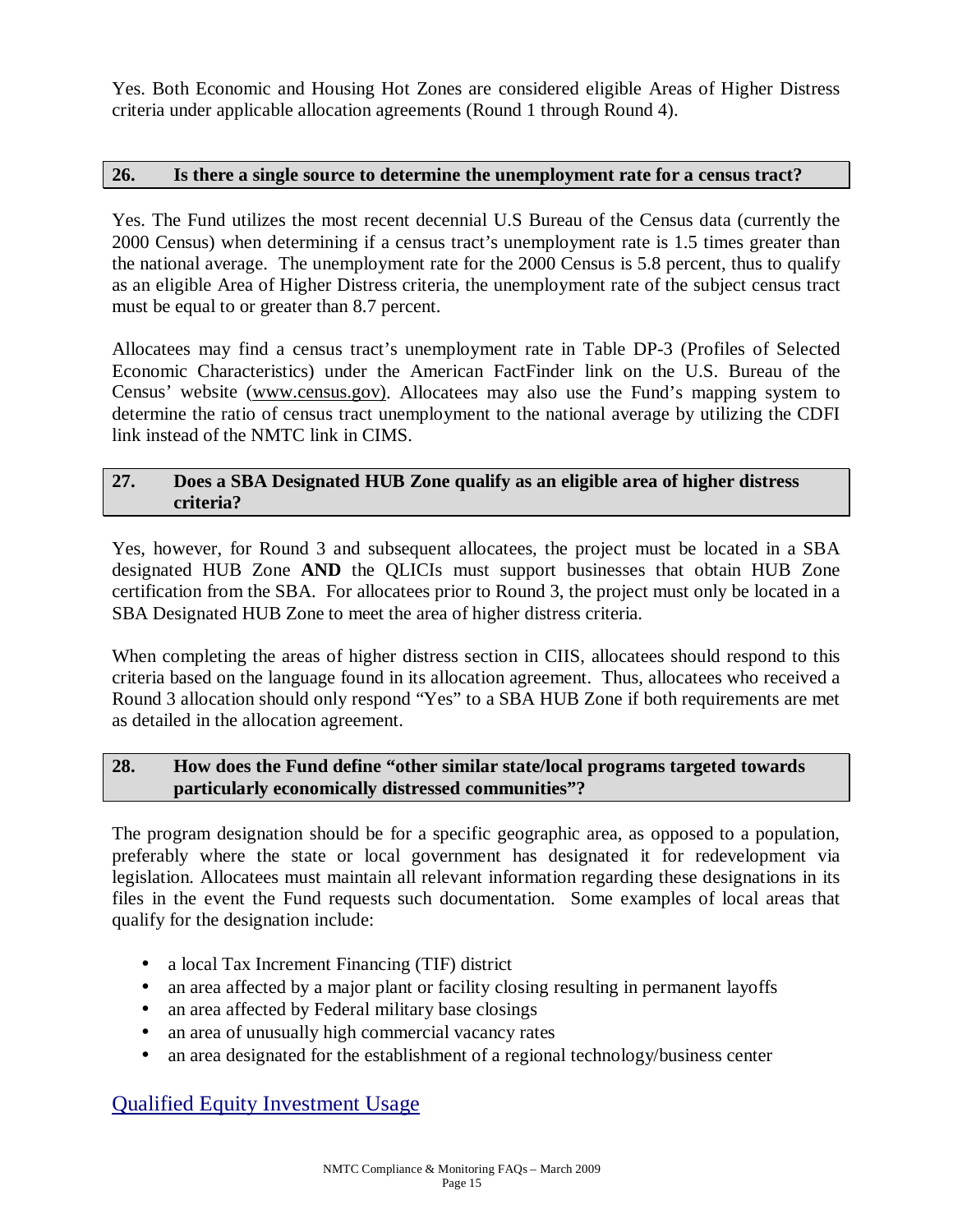**29. All allocatees are required to invest substantially all (generally 85 percent) of their QEIs as QLICIs. Section 3.2(j) of the allocation agreement may require an allocatee to invest an even higher percentage of QEIs (e.g., 95 percent; 100 percent) as QLICIs, based on representations made by the allocatee in its allocation application. How does the CDFI Fund monitor compliance with Section 3.2(j) of the allocation agreement?** 

(A) All allocatees must be able to demonstrate that they initially made QLICIs in the amount specified in their allocation agreements.

**Example**: If an allocatee received QEIs totaling \$1 million, and is required in its allocation agreement to invest 100 percent of its QEIs as QLICIs, then it must be able to demonstrate that \$1 million was initially invested as QLICIs.

(B) If an allocatee subsequently receives repayments of principal from the QLICIs (e.g., amortizing loan payments), but consistent with applicable IRS regulations does not reinvest these proceeds into other QLICIs, then the allocatee will be treated as fulfilling the requirements of Section  $3.2(i)$  – notwithstanding the fact that the allocatee is no longer "fully invested" at the initial percentage.

**Example:** An allocatee received QEIs totaling \$1 million, and is required in its allocation agreement to invest 100% of its QEIs as QLICIs. It makes a loan of \$1 million to a QALICB. In accordance with the terms of the loan, the QALICB makes interest-only payments for two years, and beginning in year 3, some small payments of principal along with the interest payments. At the end of the seven-year compliance period, the principal payments total less than \$150,000 – or 15% of the \$1 million loan to the QALICB. This amount of repayment is sufficiently minimal as to not trigger reinvestment requirements under the IRS regulations. The allocatee is in compliance with 3.2(j).

(C) If an allocatee subsequently receives repayments of principal from the QLICIs that are sufficient enough to trigger reinvestment requirements under the IRS regulations, the allocatee is required to reinvest those proceeds in the same percentage as is required in the allocation agreement.

**Example:** An allocatee received QEIs totaling \$1 million, and is required in its allocation agreement to invest 100 percent of its QEIs as QLICIs. It makes a loan of \$1 million to a QALICB. The QALICB repays the entirety of the loan after two years. The allocatee must reinvest the entire \$1 million into a QLICI within the timeframes required under IRS regulations in order to be compliant with Section 3.2(j).

Note: Consistent with IRS regulations regarding reinvestment, the CDFI Fund will not require allocatees to reinvest principal repayments that are received in year 7 of the compliance period.

Restrictions on Use of Allocation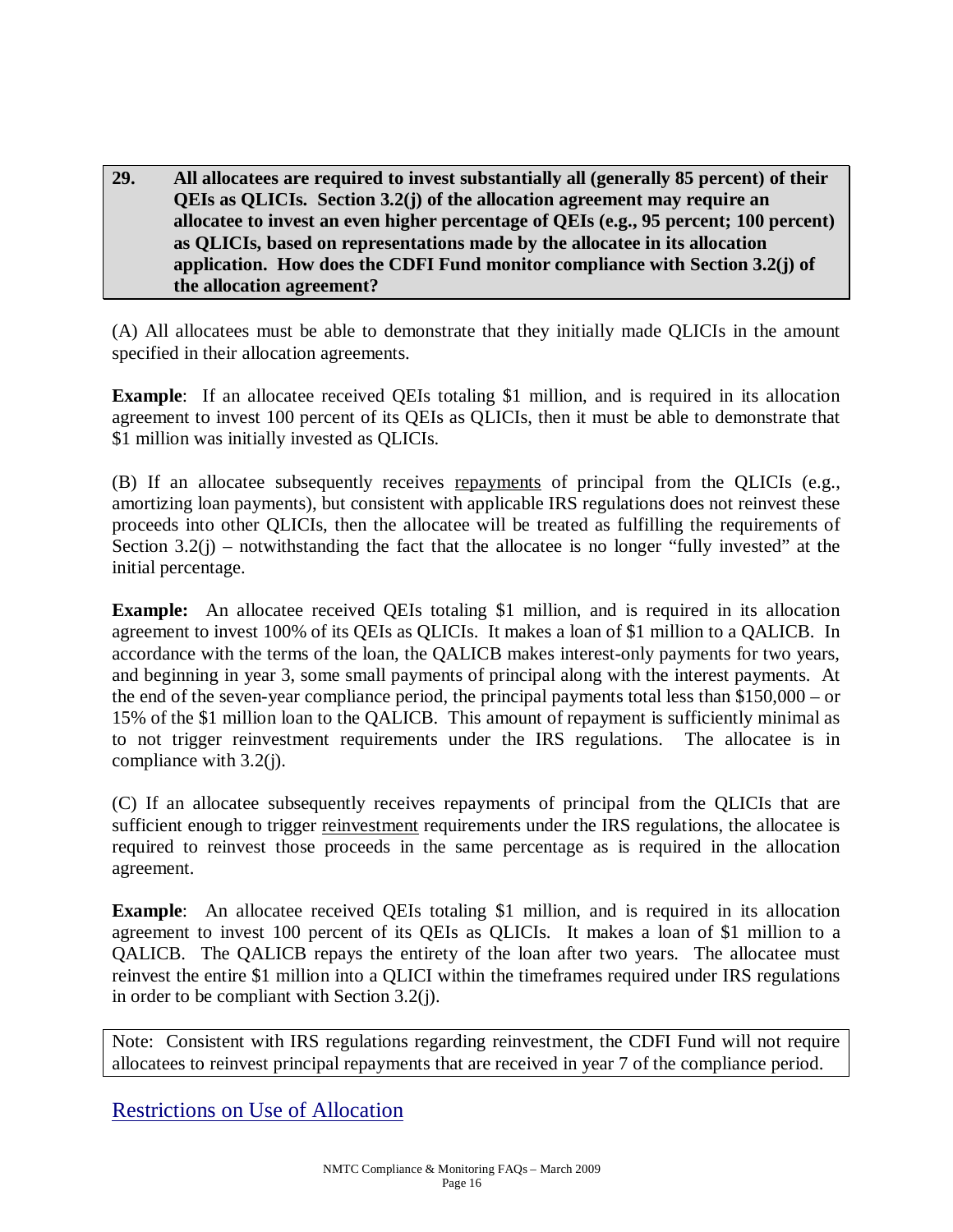#### **30. Does Section 3.3(h) of my allocation agreement (prohibitions of real estate refinancing), allow for the "take-out" of both debt and equity**

Yes. Section 3.3(h), which is applicable to all allocatees that received allocations in the 2005 NMTC allocation round and in later rounds, generally prohibits allocatees from using QEI proceeds to re-finance loans that were made to businesses whose principal activity is the rental to others of real property. As provided for in Section 3.3(h), this general prohibition does not apply in the case of financing that is used to "take-out" debt or equity that was used to finance certain prior construction or acquisition activities.

#### Material Events

#### **31. Section 6.9 of the allocation agreement requires CDEs to report Material Events to the CDFI Fund within 20 days of the occurrence. How do I report a material event to the CDFI Fund?**

A Material Events form can be found on the CDFI Fund's website at <http://www.cdfifund.gov/docs/certification/cdfi/Material%20Events%20Form.pdf>. You should use this form to identify the nature of the material event, so that the Fund can determine whether or not it will affect your CDE's ability to remain certified as a CDE and/or to administer its allocation award.

# **D. REPORTING AND FINANCIAL STATEMENTS**

#### **32. Which organizations are required to submit audited financial statements to the Fund?**

Only allocatees are required to submit audited financial statements to the Fund. Submission of an audited financial statement will be required beginning with the first fiscal year in which the allocatee issues a QEI.

A sub-allocatee that has received a transfer of allocation (sub-allocatee) must have an audit performed for the fiscal year in which it issued a QEI and each year thereafter until the termination of the allocation agreement. It will not have to submit these audits to the Fund. In lieu of the Fund collecting the sub-allocatee's audited financial statement, the Fund will require the allocatee to annually certify in CIIS that the sub-allocatee has obtained an "unqualified" opinion on its most recently completed audited financial statement.

#### **33. Is a Tax Basis financial statement acceptable in lieu of generally accepted accounting principles (GAAP) prepared financial statement?**

Yes. The Fund will accept financial statements prepared on a tax basis. However, allocatees are required to utilize the same basis of accounting from year to year. In the event an allocatee who prepares cash basis financial statements one year and then is required to use GAAP the next, the Fund will require that the prior years' statements be adjusted to GAAP and the statements be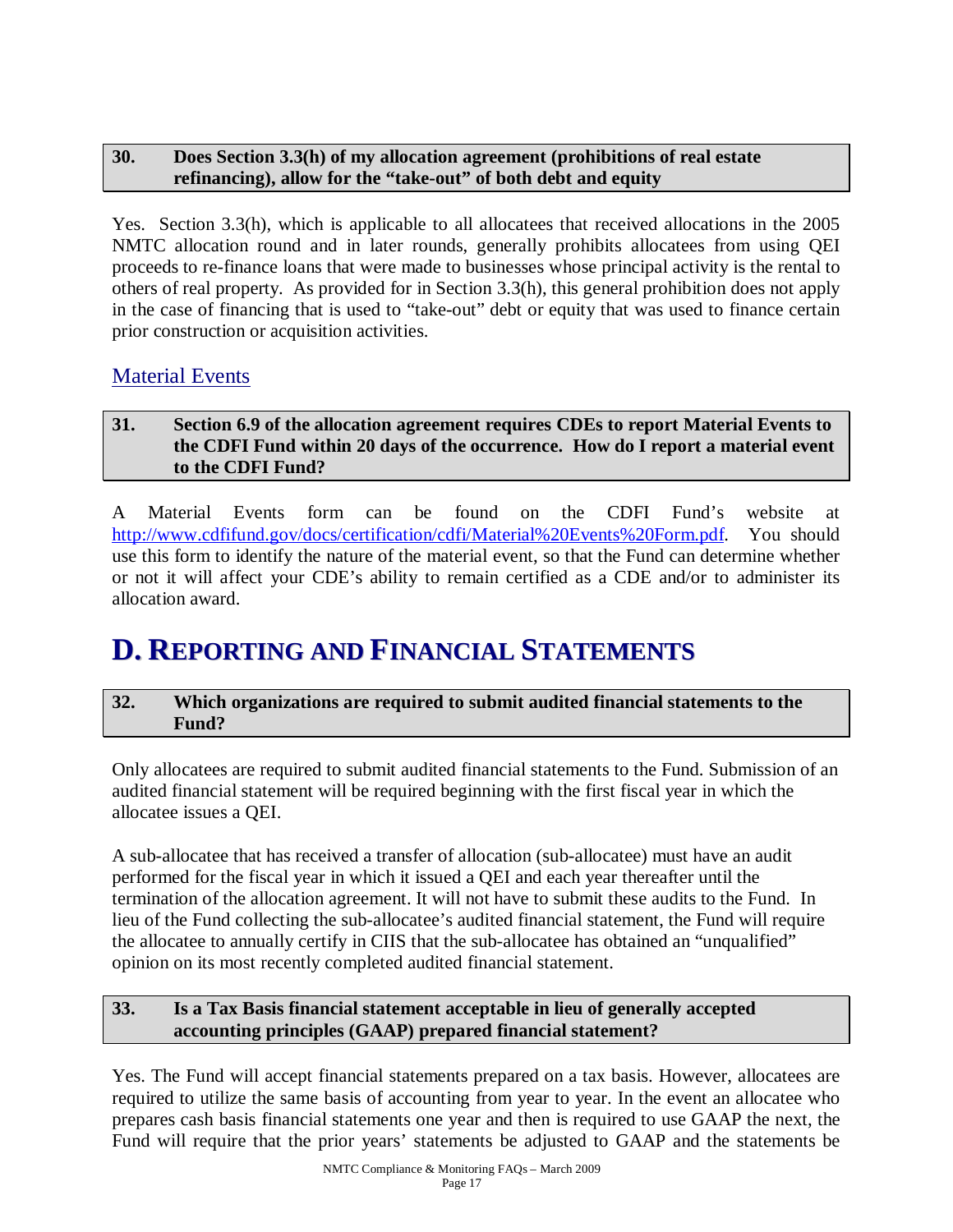audited. Thus, while the Fund may accept tax basis financial statements for the first reporting period, it may require subsequent financial statements to be GAAP.

#### **34. How will the Fund treat an audit that has an opinion other than "unqualified"?**

The Fund would view such an occurrence as a Material Event under Section 6.9(b) of the Allocation agreement and it must be reported to the Fund. If the Fund determines that the underlying reasons are significant, it may elect to find the allocatee in default under Section 8.1 of the allocation agreement and may impose one or more of the remedies outlined in Section 8.3.

#### **35. Will the Fund accept the audit of an allocatee's controlling entity, or parent company, if the allocatee is not separately audited?**

Yes. The Fund will accept the audit of a CDE's controlling entity or parent company if the CDE's activities are fully detailed in a schedule of assets, liabilities, income and expenses of the parent's financial statements. If the audit does not provide these details, the Fund will require the allocatee to submit an audit that includes such information.

#### **36. How will an allocatee fulfill its reporting requirements as outlined in Section 6.5 of the allocation agreement?**

Allocatees will submit their Institution and Transaction Level Reports through CIIS and their QEI notices through the Allocation Tracking System (ATS). Both are Internet based systems hosted by the Fund and accessible to the allocatee via its myCDFIFund account. ATS, which is accessible on a real-time basis, will permit allocatees to report on QEI data as required under Section 6.5(a). Allocatees will submit Institution and Transaction Level Reports through CIIS. Allocatees can fax or mail the audited financial statement or send it as an attachment to its CIIS submission.

#### **37. Are allocatees that have yet to issue a QEI required to submit Institution and Transaction Level Reports?**

No. Submission of the Institution Level Report will be required beginning with the fiscal year in which the allocate or sub-allocatee(s) issues its first QEI. If the first QEI is made by a suballocatee then both the sub-allocatee and the allocatee will need to submit the Institution Level Report for the fiscal year in which the QEI was made. These reports will be required for each fiscal year thereafter, until the allocation agreement is terminated.

Submission of the Transaction Level Report will be required beginning with the fiscal year in which the allocatee or sub-allocatee(s) makes its first OLICI. If the first OLICI is made by a suballocatee then both the sub-allocatee and the allocatee will need to submit reports for the fiscal year in which the QLICI was made. This report will be required for each fiscal year thereafter, until the allocation agreement is terminated.

#### **38. What if the allocatee and the sub-allocatee have differing fiscal year end dates?**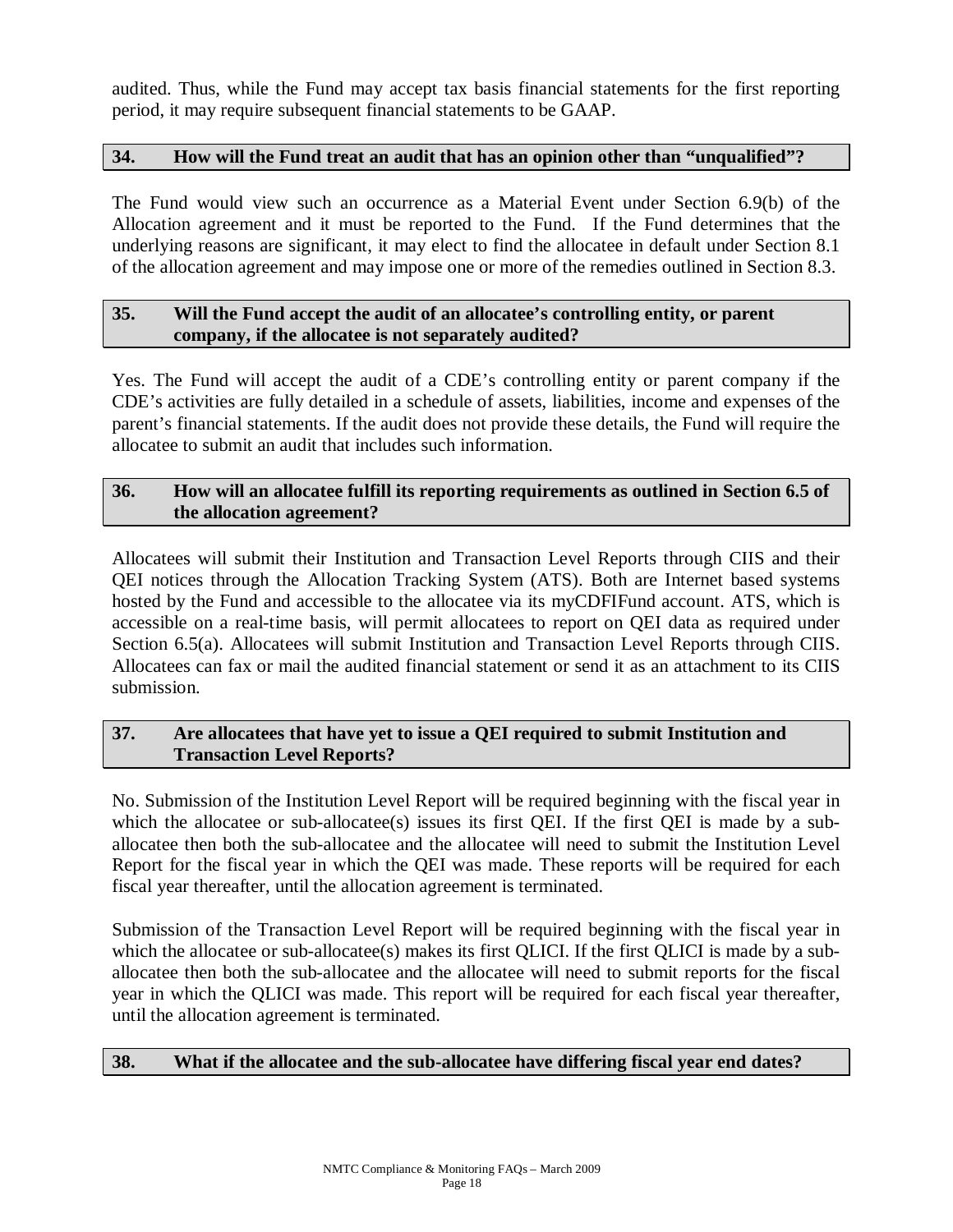All reporting due dates are driven by the allocatee's fiscal year end date. CIIS reports due dates are always determined by the fiscal year of the allocatee regardless if any or all of the allocation has been transferred to a subsidiary-allocatee.

#### **39. Will there be any penalties for late reporting?**

Failure to submit required reports by the required deadline may result in default of the allocation agreement. Potential remedies include termination or reallocation of any unused allocations. A default finding would also make the allocatee ineligible to apply for any future CDFI Program and NMTC funding rounds. Section 8.3 of the allocation agreement lists the remedies available to the Fund when an allocatee defaults under the terms of the agreement.

### **E. CIMS (MAPPING)**

#### **40. Can allocatees rely on data from the CDFI Fund's Information and Mapping System (CIMS) for the purposes of determining whether transactions are located in NMTC eligible low-income communities?**

Both the Fund and the IRS will treat as eligible any otherwise qualifying QLICI that is made in a census tract identified under CIMS as being made in a NMTC eligible low-income community – provided that the census tract in question was identified as eligible in CIMS at the time the QLICI was closed. Closed shall be defined as an investment for which the allocatee has distributed cash proceeds from a qualified equity investment to the qualified low-income business or CDE.

CIMS utilizes U.S. Bureau of the Census data, however, slight variations may arise. While other data sources or mapping systems may produce differing results than CIMS, the Fund and the IRS will guarantee as being eligible only those qualifying areas identified in CIMS. The Fund will not pre-approve any tracts as eligible that are not already identified as eligible in CIMS. CDEs that wish to make investments in such census tracts do so at their own risk and are advised to maintain relevant reports and maps, as necessary, to demonstrate to the Fund and/or to the IRS that a census tract was in fact eligible at the time of investment.

CIMS data is subject to future changes. As stated above, allocatees can rely on current CIMS data to make investments. In the event that the data is updated or modified, allocatees should retain the CIMS geocoded data reports and maps demonstrating that the census tract met the NMTC low-income criteria at the time of investment.

#### **41. CIMS indicated that an address is not valid. How do I geocode an address that CIMS cannot validate?**

The Fund offers the following guidance for obtaining a FIPS code and/or maps for addresses that cannot be validated in CIMS:

- Log on to your myCDFIFund account.
- Click on the "Mapping" link.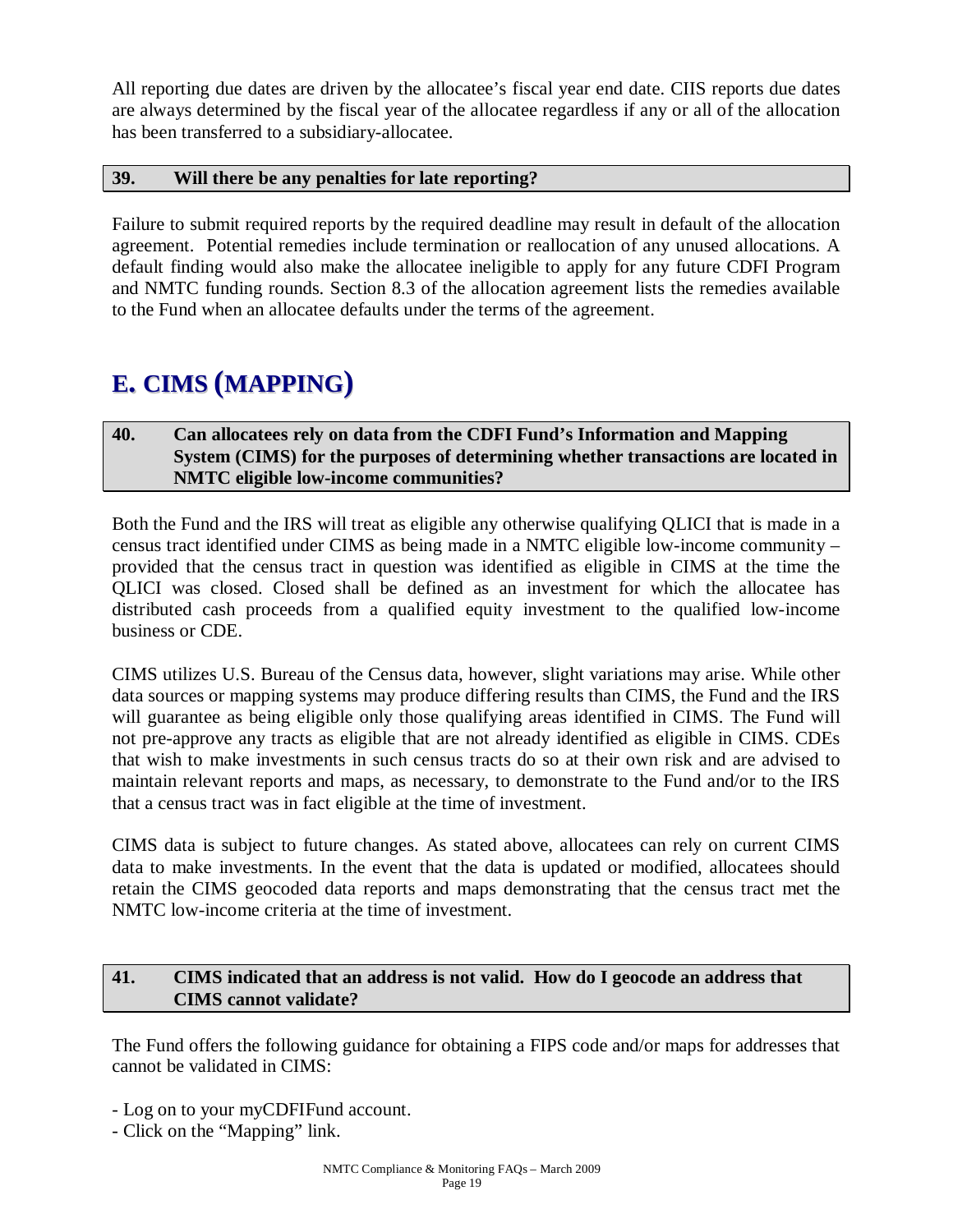- Open the "NMTC Low-Income Community" link.

If you know the FIPS code:

- Click on the "File" link
- Click "Import"
- Click "Enter Census Tract" and then enter the 11-digit FIPS code
- Depress the "Submit Tract Selection" button.

If you do not know the FIPS code:

- Click on "Tools"
- Click "Zoom To"
- Click either "County, MSA or State" and select the applicable county, MSA or state.
- Enable all "Labels' and "Layers" by checking all boxes under each link.
- Use the "Zoom In" or "Rectangular Zoom In" feature to locate targeted site.
- Once the targeted site is located, click the "i" button.
- Position pointer over designated census tract and left click.
- The FIPS Code will be displayed as the "Unit ID." The 11-digit FIPS Code number is comprised of a 2-digit state number, a 3-digit county number and the 6-digit census tract number.
- Click on the "Reports" link.
- Open the "Low-Income Community Worksheet."
- Print and retain this document for your files.

#### **42. As a result of operational upgrades made to CIMS in February of 2004, approximately 500 census tracts that had previously been identified as NMTCeligible were deemed to be no longer eligible. Will the Fund be providing a transition period so that allocatees that made investments in those census tracts, or had intended to make investments in those census tracts, will be held harmless for these transactions?**

Yes. First and second round NMTC allocatees shall be permitted to make QLICIs in these census tracts, provided that the investment: 1) otherwise qualifies as a QLICI; and 2) is made by the allocatee on or before July 31, 2005, or is a follow-on investment to a QLICI that was made by the allocatee on or before July 31, 2005. In the case of a follow-on investment, it is incumbent upon the allocatee to maintain records (e.g., subscription agreements, loan documents, disbursement schedules) to demonstrate that the follow-on investment is directly tied to the initial QLICI. A list of the approximately 500 census tracts that qualify for this special dispensation can be found on the Fund's website at [www.cdfifund.gov.](http://www.cdfifund.gov)

## **F. CDE CERTIFICATION**

**43. Am I required to notify the Fund if a certified CDE has been dissolved?** 

Yes. The Authorized Representative must contact the Grants Manager at: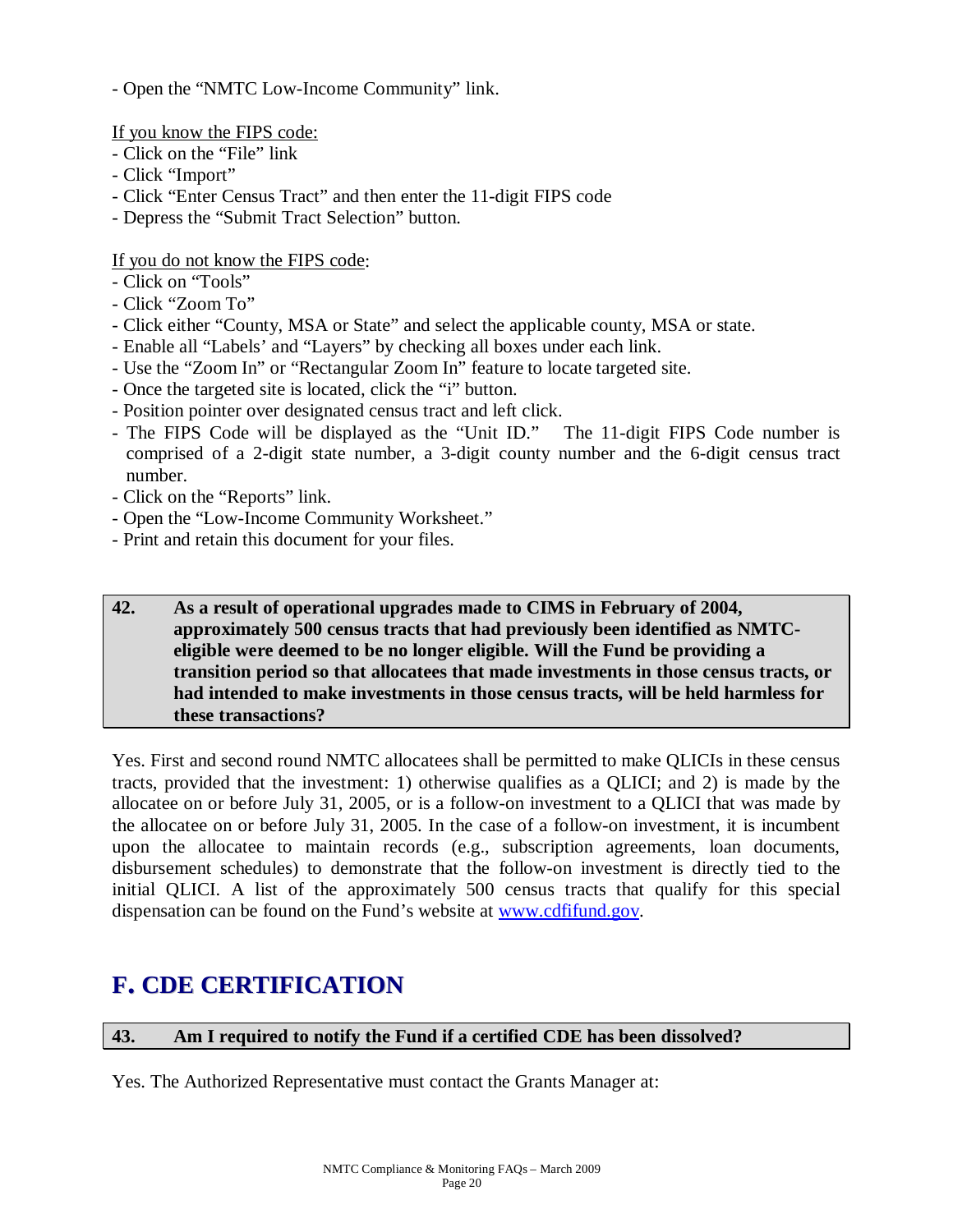[grantsmanagement@cdfi.treas.gov](mailto:grantsmanagement@cdfi.treas.gov) and provide the Name, Control Number and EIN of the dissolved CDE. The Fund would consider the dissolution of a certified CDE as a material event to the extent that it finalized a QEI.

#### **44. How will an allocatee maintain their CDE Certification status?**

An allocatee will be required to certify on an annual basis that they continue to meet the Fund's CDE certification requirements. The certification will be completed electronically via CIIS at the time the allocatee submits its reports. If the allocatee has transferred any portion of its allocation to a subsidiary, the allocatee will be required to certify on behalf of the subsidiary as well.

Should the allocatee (or any of its sub-allocatees) no longer meet the CDE certification requirements at any time, it must inform the Fund of such material event as required under Section 6.9 of the allocation agreement. If the Fund determines that an allocatee can longer meet the CDE certification requirements, it will be found in default and an event of recapture declared.

#### **45. Does the CDE certification have an expiration date?**

In general, a CDE certification designation will not expire provided that the CDE continues to comply with the Fund's NMTC Program requirements. However, CDEs that obtained certification through self-certification as a CDFI or a Specialized Small Business Investment Company (SSBIC) may need to take additional steps to maintain their CDE certification status. Unlike CDE certification, CDFI certification is valid for only a defined time period. Therefore, an allocatee must either submit an application for re-certification as a CDFI or submit an application for CDE certification. The application must be submitted at the latest, 90 calendar days before the expiration date of the CDE's current CDFI certification. If the Fund receives a re-cert application from the allocatee prior to the expiration date of its CDFI certification, the allocatee will maintain its status as a certified CDE until such time as the Fund completes the certification review.

The Fund will periodically check the SBA's list of approved SSBICs. Should the allocatee no longer be a SSBIC, the Fund will notify the allocatee and allow the allocatee a set time period in which to submit a CDE certification application. This does not preclude the allocatee from informing the Fund, as required by the allocation agreement, of any loss of SSBIC designation prior to the Fund's review and notification.

#### **46. If a CDE loses its status as a CDE, will it be offered an opportunity for a cure period?**

Yes. The CDFI Fund will give the CDE an opportunity – not to exceed 90 days - to cure its noncompliance with its CDE certification requirements prior to removing its CDE designation and, if applicable, reporting this event to the IRS.

# **G. AMENDMENTS – SECTION 9.11**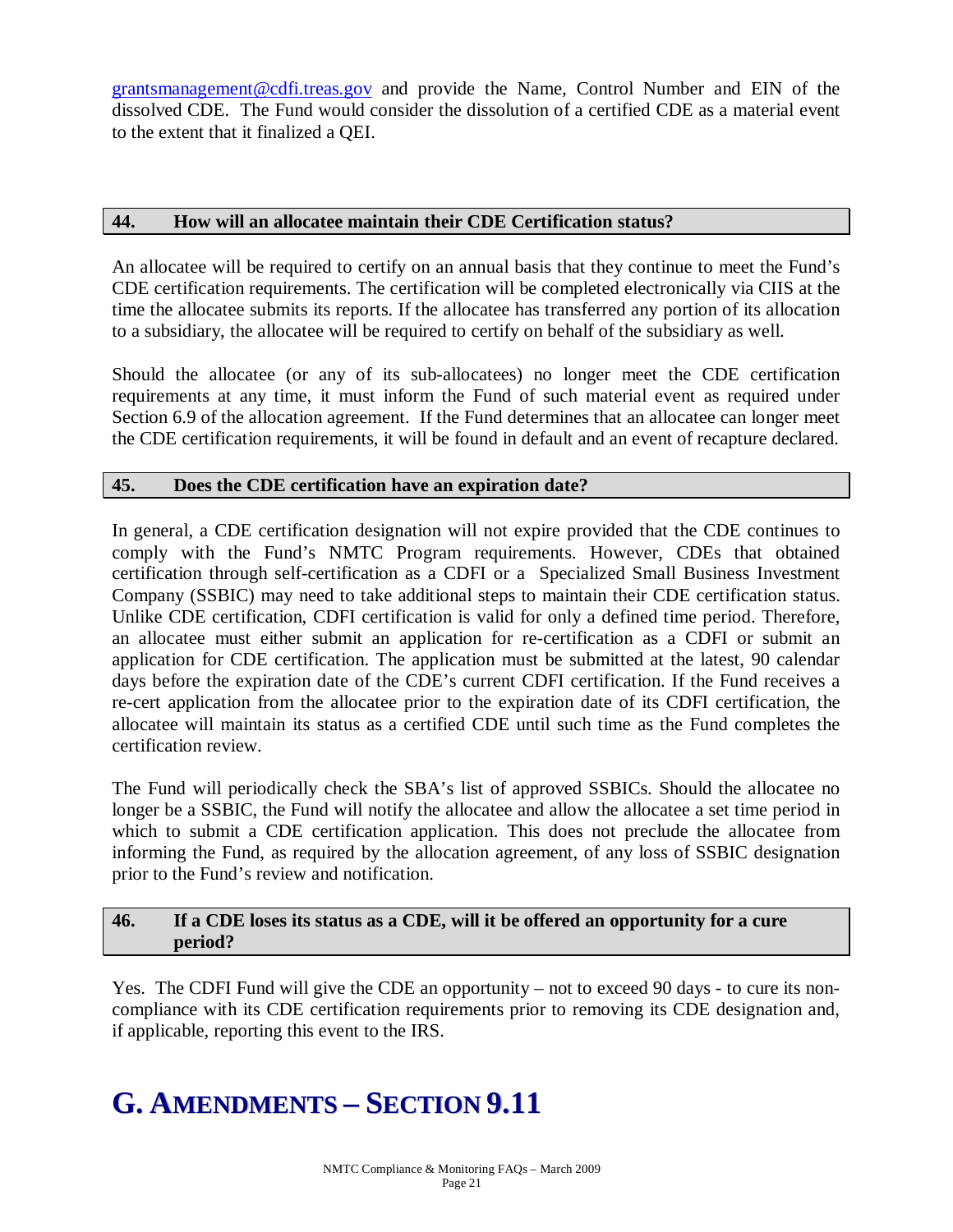#### **47. Can an allocatee amend its allocation agreement?**

Yes. Allocatees may amend their allocation agreements by submitting written requests to the Fund's Grants Manager. The request, at a minimum must: a) identify the name and control number of the allocatee; b) identify the portion(s) of the allocation agreement that need to be modified; c) state the reasons why the allocatee is making the request; and d) explain the extent to which the proposed modifications are consistent with what the allocatee had proposed in its initial application to the Fund, and will help to further the goals of the New Markets Tax Credit Program. The request can be submitted by mail to the Fund's Grants Manager, Community Development Financial Institutions Fund, 601 13th Street, NW, Suite 200 South, Washington, DC 20005 or by e-mail to [grantsmanagement@cdfi.treas.gov](mailto:grantsmanagement@cdfi.treas.gov) with subject line: NMTC: Allocation Agreement Amendment Request.

Justification for approving an amendment to an allocation agreement must be based upon a determination that the amendment is: a) consistent with the intent of the NMTC Program statute and regulations and furthers the goals of the NMTC Program; b) consistent with (or not a substantive departure from) the business strategy proposed in the initial application for an allocation; and c) sufficiently narrow in scope that it does not disadvantage other allocatees or other applicants from the same allocation round.

While an amendment request can be submitted at any time, it must be submitted no later than 90 calendar days before the allocatee's fiscal year end if a determination is desired prior to the end of the allocatee's fiscal year reporting period.

#### **48. How can allocatees add additional subsidiary CDEs to Section 3.2?**

Step 1: If the proposed subsidiary allocatees have not yet been certified as CDEs, the allocatee must first submit a CDE certification application on behalf of the non-certified subsidiary entities. Without certification, the Fund's databases will not link the subsidiaries to the allocatee, and the allocatee will NOT be able to add these subsidiaries to its allocation agreement.

Applicants should submit the forms as instructed in the CDE Certification Application, which include:

- CDE Form 1 Applicant CDE Information Form (Allocatee);
- CDE Form 1a Subsidiary Applicant Information Form (for each non-certified entity);
- CDE Form 1b Subsidiary Applicant Primary Mission Certification (for each applicable non-certified entity);
- CDE Form 2 Service Area and Accountability Form (for each non-certified entity);
- CDE Form 3 Low Income Community Representative Form (for each LIC rep of each noncertified entity); and
- CDE Form 4 Authorized Representative Certification Form (Allocatee).

Failure to provide all of the appropriate forms will delay certification and completion of the allocation agreement. The CDE certification application must be submitted to the Bureau of Public Debt (BPD), in accordance with the submission instructions provided in the CDE certification application.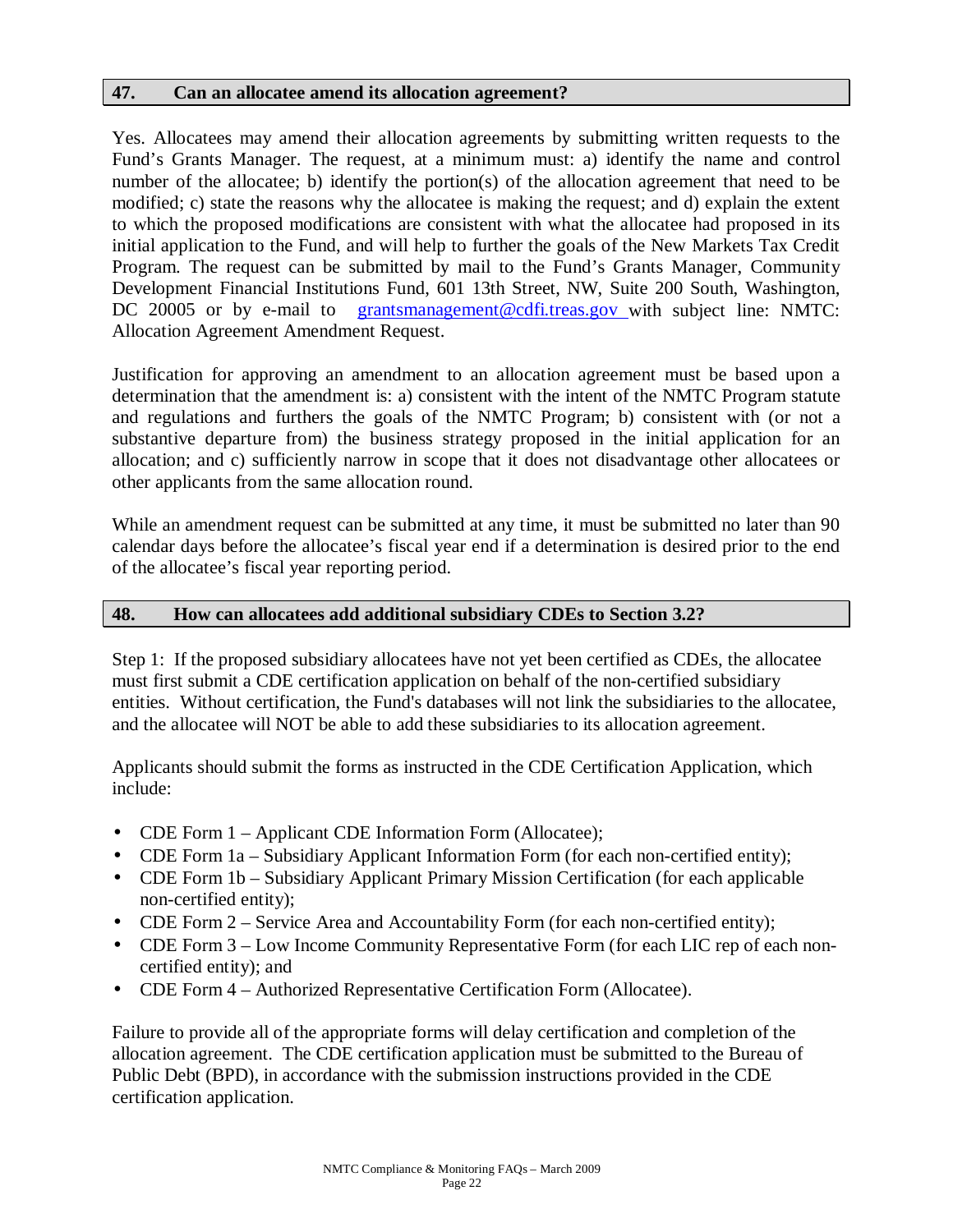Step 2: The allocatee must submit a written request to the Fund's Awards Manager asking that the subsidiary entities be added to the allocation agreement. This request may be submitted as soon as the allocatee has received notification from BPD that the subsidiary entities have been assigned CDE certification control numbers. In the written request to the Awards Manager, include the name and award number of the allocatee and the names and CDE certification control numbers of the subsidiary CDEs to be added to the allocation agreement. The request can be submitted by mail to the Fund's Grants Manager, Community Development Financial Institutions Fund, 601 13th Street, NW, Suite 200 South, Washington, DC 20005 or by e-mail to [cdfihelp@cdfi.treas.gov](mailto:cdfihelp@cdfi.treas.gov) or grantsmanagement@cdfi.treas.gov with subject line: NMTC Allocation Agreement Amendment Request. Upon certification of these subsidiary CDEs, the Fund's Legal office will work with the allocatee to obtain the appropriate documents required to amend the allocation agreement. The allocatee MUST be listed as the Applicant CDE in the CDE Certification Application; do not list the additional subsidiary entities as the applicant CDE.

NOTE: the above process does not apply to allocatees certified and established as a single entity under the Delaware Series Model. All activities within ATS and all data submitted within the institution and transaction level reports should be reported as if conducted by the Master series.

# **H. CONTROL OF SUBSIDIARY ALLOCATEES (SUB-ALLOCATEES) – SECTION 2.6**

#### **49. Are New Markets Tax Credit Program (NMTC) allocation recipients (allocatees) permitted to transfer their tax credit authority to other entities?**

Yes. Allocatees may transfer all or a portion of their allocation authority to subsidiary entities (sub-allocatees), provided that each such subsidiary: a) has been certified as a qualified CDE by the CDFI Fund; b) is included as a party to an allocation agreement, either at the time of initial execution or through a subsequent amendment; and c) is "controlled" (as defined in the allocation agreement) by the allocatee at all times throughout the term of the allocation agreement.

#### **50. How does the CDFI Fund define "Control," for the purpose of demonstrating that an allocatee controls a subsidiary entity?**

The CDFI Fund defines "Control" as:

(a) Ownership, control or power to vote more than 50 percent of the outstanding shares of any class of Voting Securities of any entity, directly or indirectly or acting through one or more other persons; or

(b) Control in any manner over the election of a majority of the directors, trustees, or general partners (or individuals exercising similar functions) of any other entity; or

(c) Power to exercise, directly or indirectly, a controlling influence over the management policies or investment decisions of another entity, as determined by the Fund.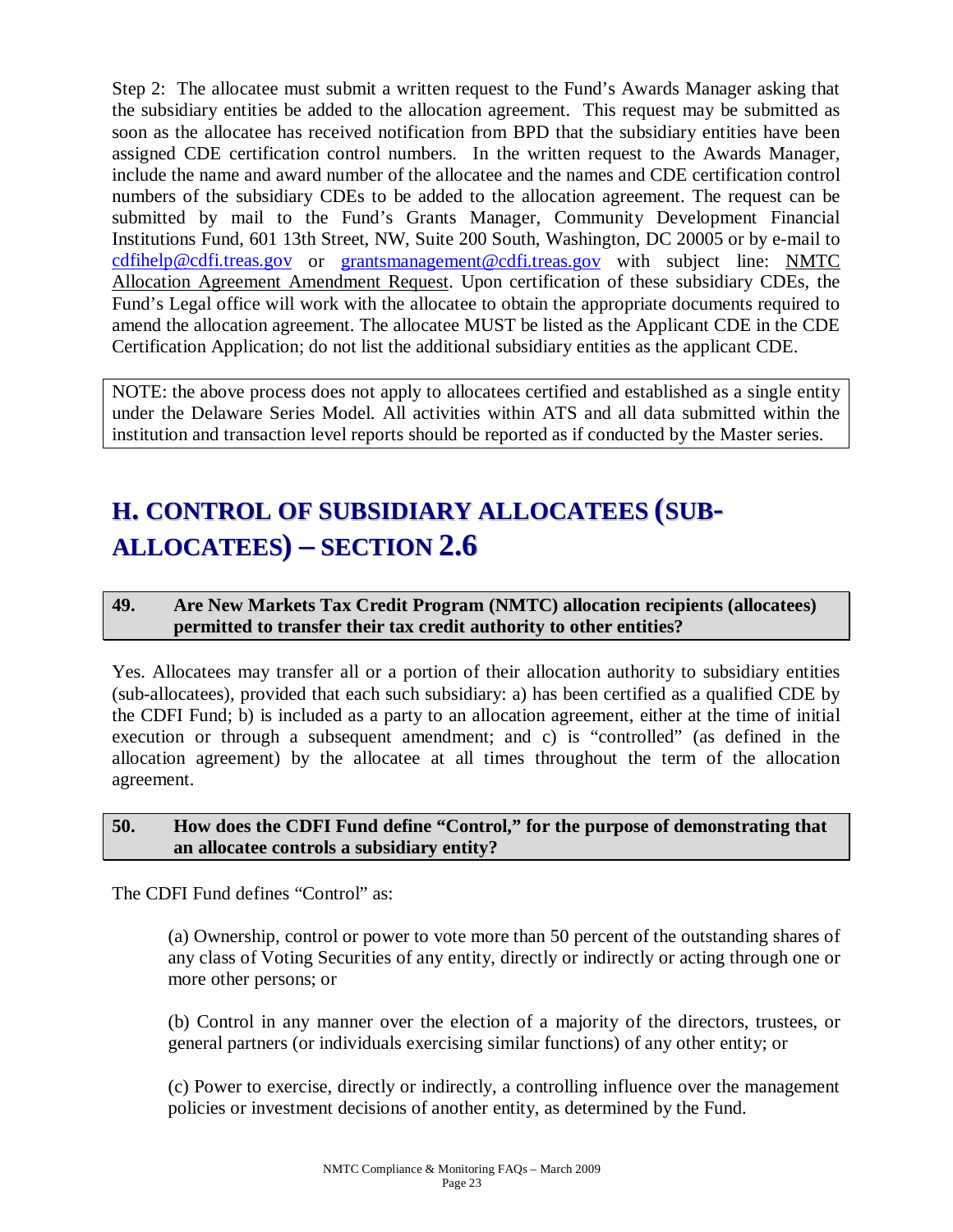An allocatee demonstrates Control of a subsidiary entity by meeting any one of these three criteria. An allocatee does not have to satisfy all three criteria in order to be deemed to Control a subsidiary entity.

Notwithstanding the above, beginning with the Round 3 allocatees, the CDFI Fund requires that in order for an allocatee to transfer its allocation authority to a subsidiary allocatee, the allocatee must demonstrate, at a minimum, that it exercises and will maintain a controlling influence over the investment decisions of the subsidiary allocatee.

#### **51. If an Allocatee included a Controlling Entity in its NMTC Allocation Application for the purpose of demonstrating a track record, is the Controlling Entity required to maintain control during the entire 7-year NMTC compliance period? If so, how does the Allocatee demonstrate control by its Controlling Entity?**

The entity that is designated as the *Controlling Entity* in an Allocatee's NMTC *Allocation Application* must continue in that capacity throughout the term of the *Allocation Agreement* with the Fund. To conform to the Fund's definition of a *Controlling Entity* as provided for in the application materials*,* it is required to continuously have a controlling influence over the management policies, and day-to-day management and operations (including investment decisions) of the Allocatee, as determined by the Fund.

#### **52. What does the CDFI Fund deem to be a "controlling influence over the management policies" of another entity?**

In order to demonstrate a controlling influence over the management policies of a sub-allocatee, the allocatee must be, at a minimum:

(a) Identified in all appropriate organizational documents as the managing entity of the suballocatee (e.g., the general partner, managing partner, managing member or similar managing entity of the sub-allocatee);

(b) At all times in principal control over the day-to-day operations of the sub-allocatee, and no other parties (including investors) may impose unreasonable limitations on the rights and privileges of the allocatee to carry out such general management functions or undermine the allocatee's control over the management of the sub-allocatee. The allocatee may enter into contracts with other entities to perform general management functions (e.g., underwriting transactions; compliance and monitoring), but the allocatee must retain the authority to remove the contracted parties with or without cause. Some indicia of management control include, but not limited, the authority to:

(i) Make all material decisions affecting the business and affairs of the entity;

- (ii) Act for and bind the entity and to operate and administer the business;
- (iii) Make strategic, governance, and *contract decisions;*

(iv) Establish all policies governing operations of the entity;

(v) Acquire and dispose of interests in real or personal property;

(vi) Establish and maintain bank accounts;

(vii) Employ and terminate all officers, employees, consultants, and agents of the entity; and

(viii) Exercise responsibility for business development, raising capital, underwriting, portfolio monitoring, reporting and compliance.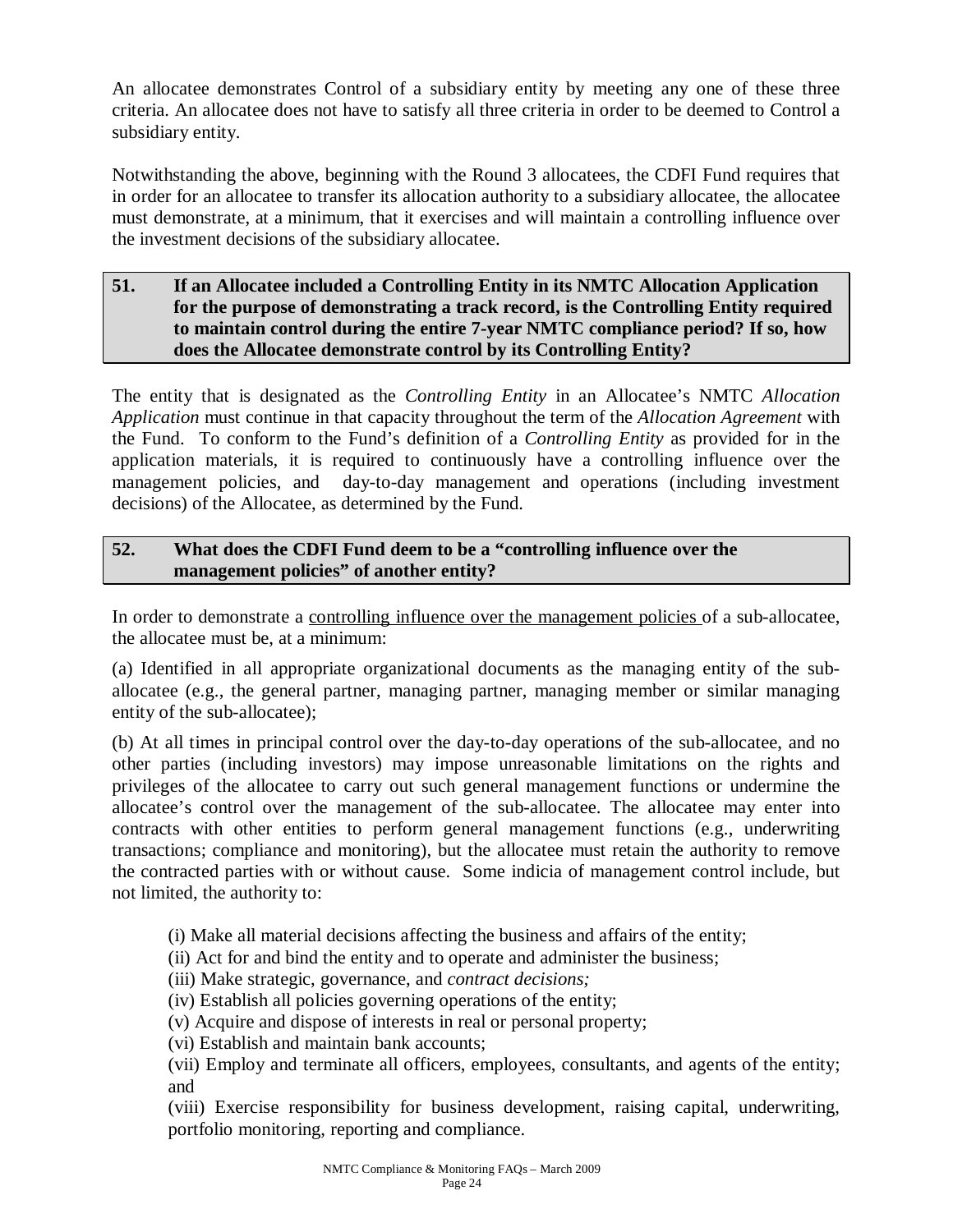The existence of any one of these indicia, by itself, will not necessarily meet the management control test. Instead, when making a control determination the CDFI Fund will evaluate the totality of all of the facts and circumstances in each particular matter, including the existence of the factors listed above.

Please also note that certain factors which may amount to an unreasonable limitation on an allocatee's management control, include, but are not limited to:

(i) The prohibition of the sale, disposition or transfer of any assets of the entity;

(ii) The prohibition of entering into contracts valued above an unreasonably low threshold (e.g., \$5,000); and

(iii) The hiring of agents or other entities controlled by investors in the allocatee or its subsidiary entities.

The existence of any one of these factors could result in a determination that the allocatee does not have management control over its subsidiary entity.

#### **53. What does the CDFI Fund deem to be a "controlling influence over the investment decisions" of another entity?**

In order to demonstrate a controlling influence over the investment decisions of a sub-allocatee, the allocatee must, at a minimum, have the authority to propose potential NMTC investments and the authority to approve all proposed transactions involving the use of NMTC proceeds. In other words, at no time can a QLICI be made without the authorization of the allocatee. This rule applies to initial NMTC investments as well as re-investments of NMTC proceeds that occur during the seven-year investment period. The allocatee's approval authority may be either explicit (e.g., the operating agreement clearly states the approval rights) or implicit (e.g., the final investment decision authority rests with an investment committee, the majority of whose members are appointed by the allocatee and are not affiliated with the investor).

An allocatee may share its control of the investment decisions of a subsidiary entity with an investor (e.g., both parties have the right to veto a proposed investment transaction), provided that the investor does not exercise undue influence over the decision-making authority of the allocatee. The CDFI Fund would likely determine that undue influence exists in situations where, for example: (a) the allocatee is required to decide on an investment proposed by the investor within an unreasonable amount of time (i.e., less than 30 days); or (b) the investor can stop the payment of management fees or other contractual payments to the allocatee if the allocatee does not approve an investment proposed by the investor.

#### **54. Will the CDFI Fund review operating agreements submitted by allocatees to determine whether they "control" subsidiary allocatees?**

The CDFI Fund no longer requires allocatees, as a matter of course, to submit such documentation in advance of executing or amending allocation agreements. The CDFI Fund reserves the right, however, to request such documentation from allocatees at any time, and will likely do so as part of its compliance and monitoring procedures. Allocatees may also be